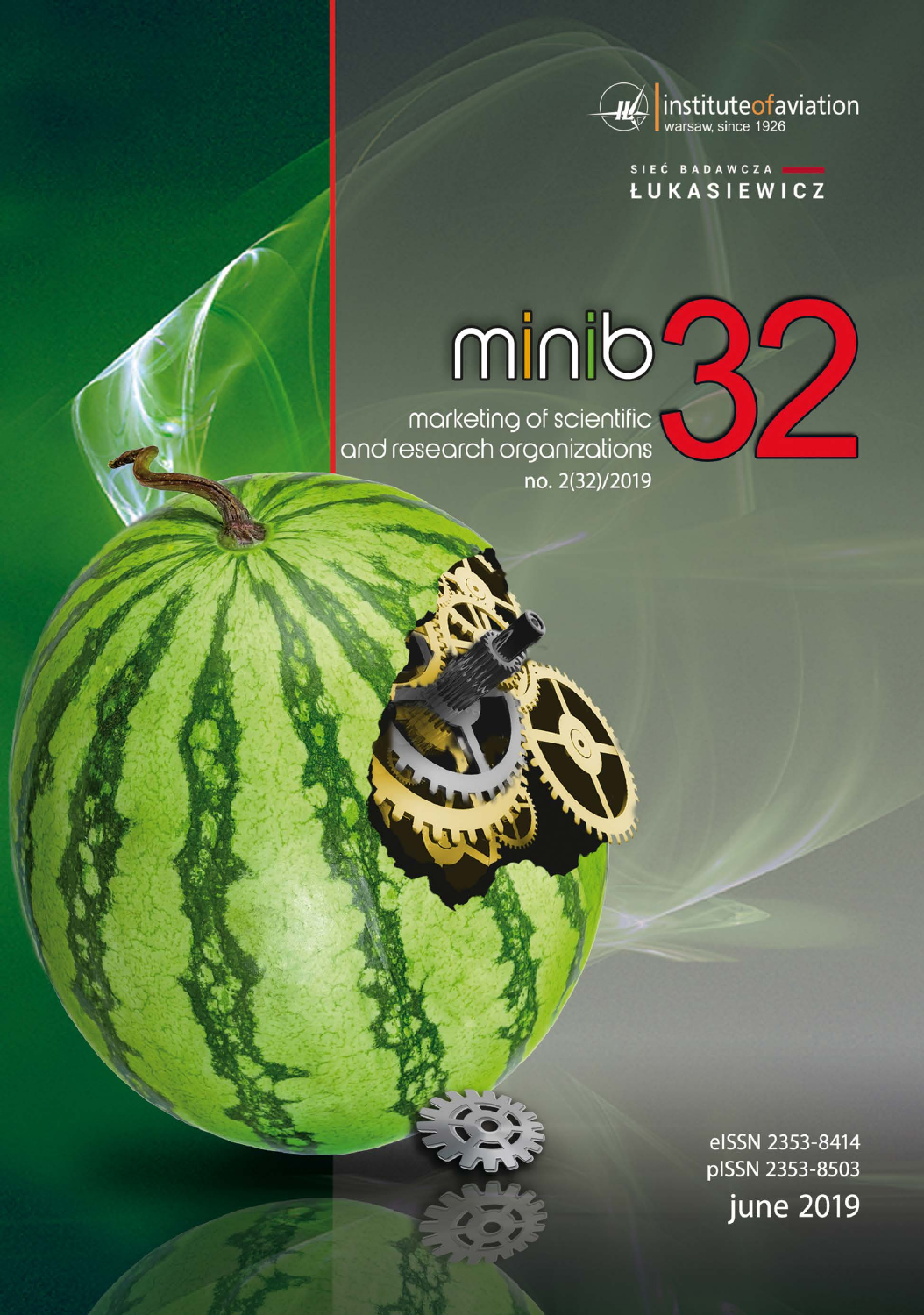

## *MARKETING FOR SCIENCE BASED ORGANIZATIONS PERSPECTIVES AND QUESTIONS*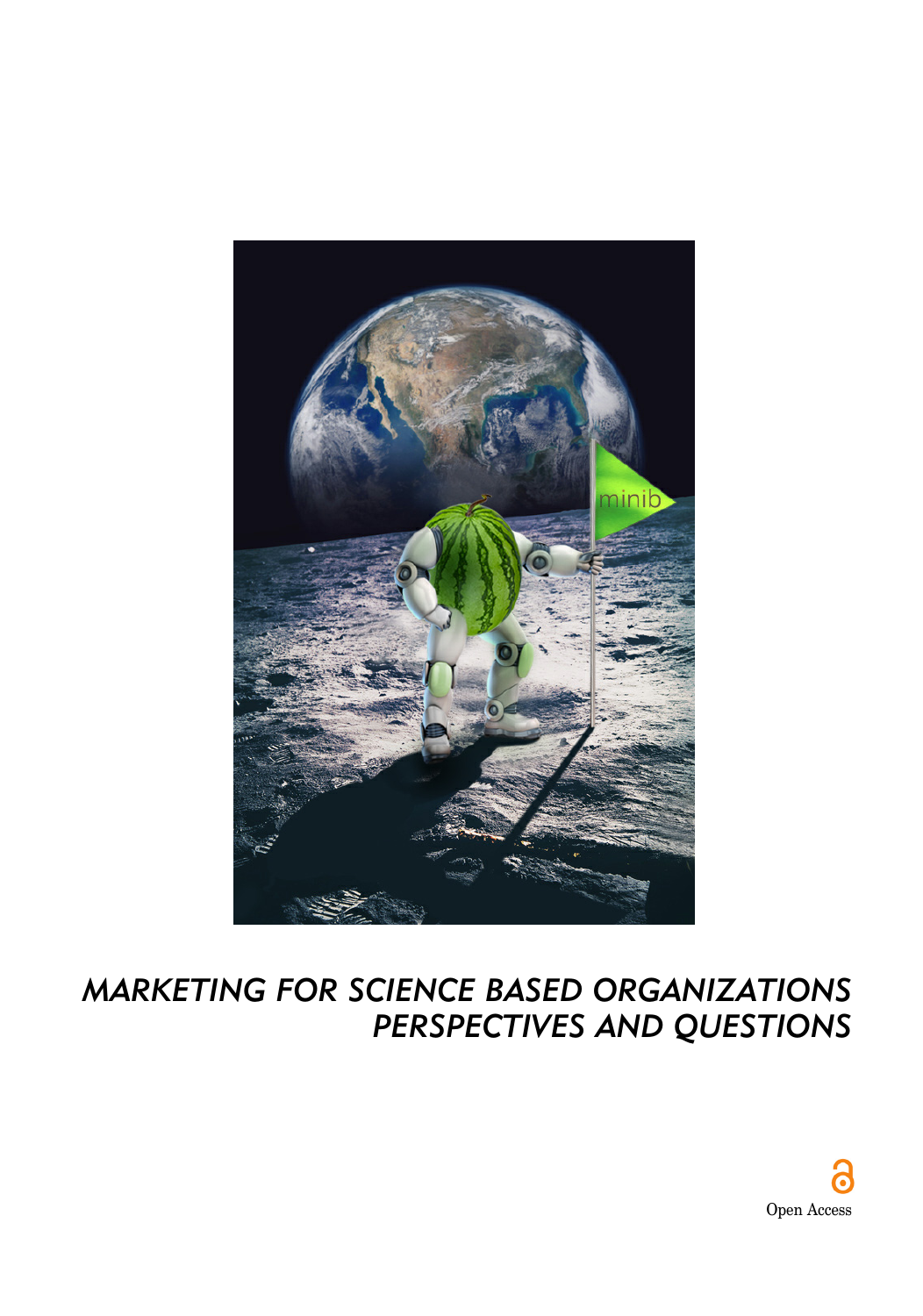#### MARKETING FOR SCIENCE BASED ORGANIZATIONS PERSPECTIVES AND QUESTIONS

prof. William Bradley Zehner II IC2 Institute, University of Texas at Austin, USA wbzehner@gmail. com Jacquelyn Anne Zehner Facebook, Texas at Austin, USA jazehner@gmail.com DOI: 10.2478/minib-2019-0031



Summary

Marketing for research and science-based organizations is complex and not well understood; especially by the research, scientific, and technical communities. This paper presents a conceptual framework for scientists in research and sciencebased organizations to think about their organization's marketing and sales functions, and related processes. NASA, one of the world's most successful research organizations, which put two American astronauts on the moon in approximately 8 years, is briefly explored. The role of 21st Century research and science-based organizations in creating societal, organizational, and individual wealth is examined via a conceptual framework of the virtuous wealth creation process. Two forms of intrinsic organizational cultural conflict are examined; the external cultural conflicts between potential customers and the technology organization, and the internal conflict between scientists and economic managers. Strategic marketing is addressed and consists of market need, market segmentation, choosing a target market, and the organization's position relative to the target market and competition. Tactical marketing (AKA sales) and its elements are delineated - product, price, promotion, physical distribution, and most importantly - personnel. The integration of all elements of strategic and tactical marketing into a cohesive whole is underscored. Additionally, several marketing and sales questions are posed to facilitate self-assessment by research and technology-based organizations.

Keywords: commercialization, marketing, organizations, sales, science, research, technology, wealth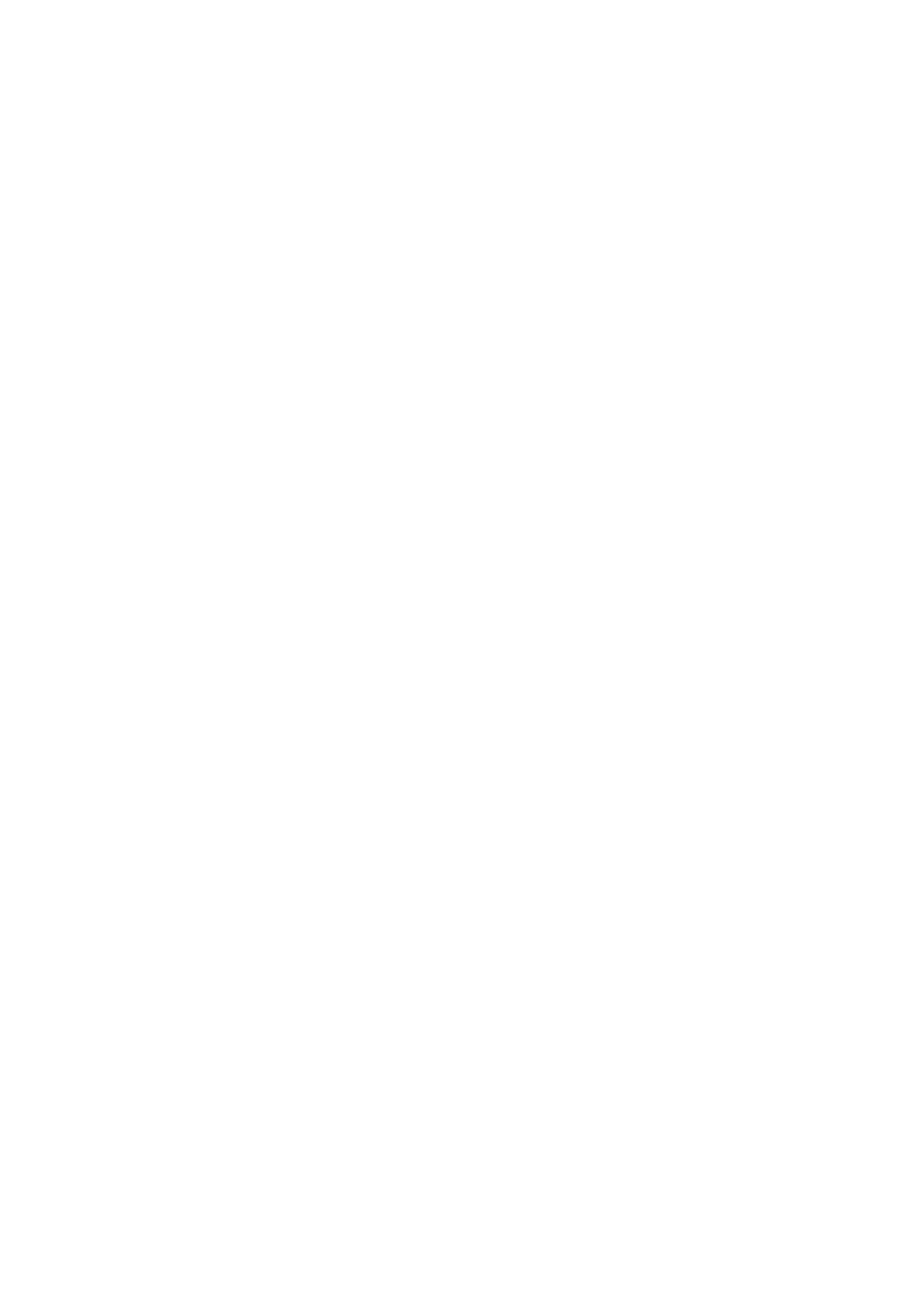#### Introduction

This paper assists scientists and engineers in understanding the role of marketing in for science and research-based organizations. Marketing for research and science base organizations is both complex and frequently misunderstood by individuals in the technically-focused sectors of those organizations since the organization's core competency is knowledge.

An illustrative case for a successful research and science-based organization is examined; the US National Aeronautics and Space Agency (NASA) which landed two astronauts on the moon in eight years after the initial challenge to do so. Four additional topics are explored in this article. These topics include wealth creation from research and science in the 21st Century; the virtuous cycle which illustrates the process by which wealth is created from science and technology; and the role of marketing at both the strategic and tactical levels in wealth creation. Lastly, questions are posed for research and science-based organizations self-assessment.

Research and science-based organizations are similar in that both types of organizations are built on a foundation of knowledge. The focus of research organizations such as universities and research institutes are knowledge creation. The focus of science-based organizations is on knowledge dissemination and monetization via societal products and services. Obviously, there is a great deal of overlap between the two types of organizations. Research organizations may license their knowledge and science-based entities frequently engage in research to improve their products and services.

For brevity in this paper, both research and science-based organizations will be referred to as "technology or technology-based organizations" even though they are somewhat different, their roots are grounded in science and technology. Additionally, we recognize that technology-based services and products are different but share the common characteristic of being knowledge based. Services are normally consumed at the time they are produced. An example would be a physician counseling a patient. In contrast, the creation of products is separated from their consumption or use. Again, for brevity, appreciating the intrinsic differences, products and services will be collectively referred to as simply "products".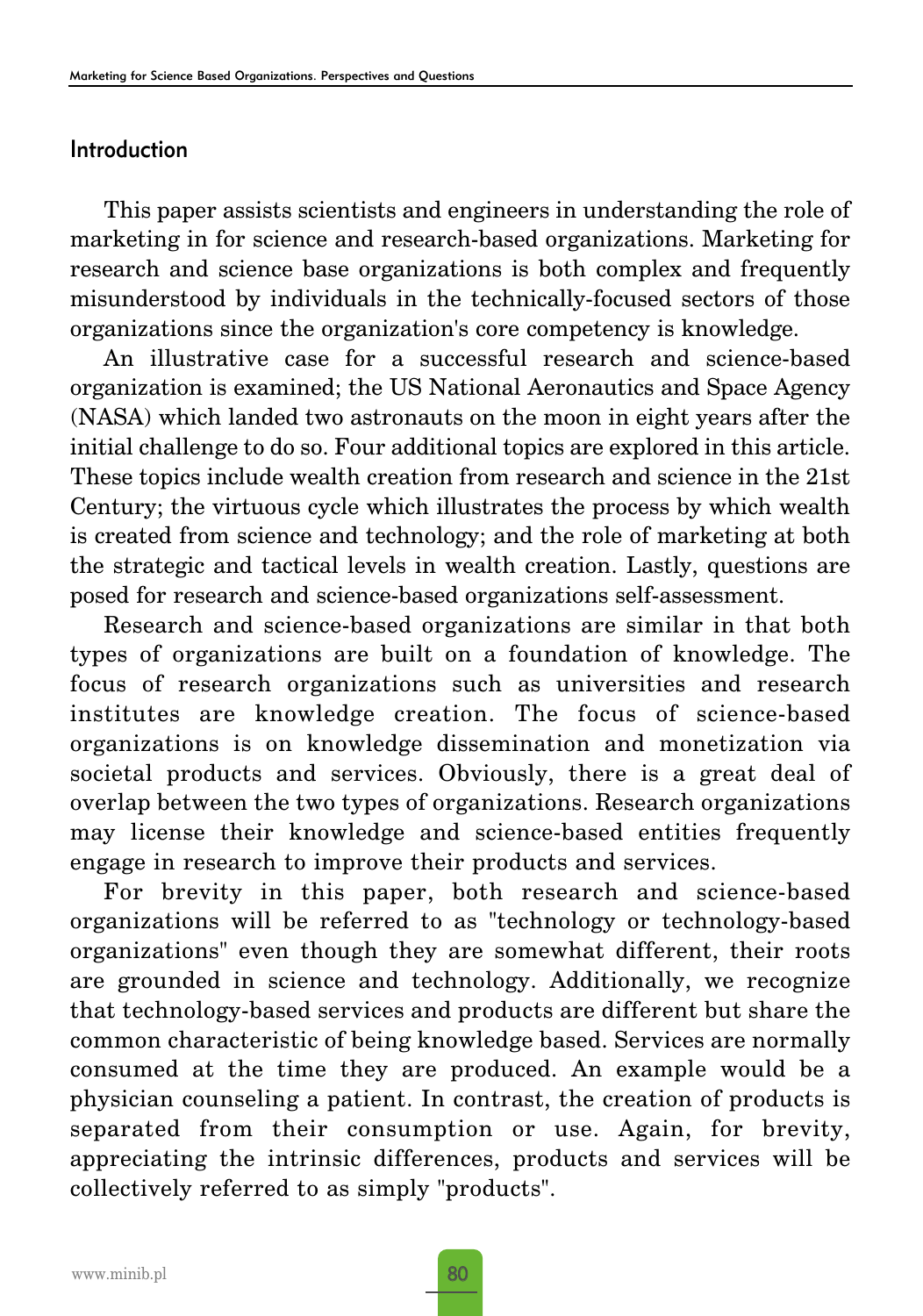### The US National Aeronautics and Space Agency (NASA) A Brief Illustrative Case Study of a Successful Research and Science Based Organization

On the 25th of May 1961, US President John F. Kennedy proclaimed, "This nation (USA) should commit itself to achieving the goal, before the decade is out, of landing a man on the moon and returning him safely." The "moon mission" was named the Apollo program. On July 20th, 1969, eight years and one month after President Kennedy's challenge, US astronauts Neil Young and Buzz Aldrin stepped on the surface of the moon. There were 5 subsequent moon landings after the first landing. The last US NASA moon landing was on 7th December 1972.

The Apollo program was America's response to the strategic threat posed by the Soviet Union's recent successes in space exploration. These included the Russian launch of the first satellite, Sputnik, in October 1957; followed by the Russian cosmonaut, Yuri Gagarin, becoming the first man in space in April 1961. The Soviet Union's strategic threat to the USA was further underscored by the Cuban Mission Crisis in October, 1962.

The US Apollo Program (along with the Manhattan Project to build the atom bomb during World War II) embodied the focus on investment in fundamental research and science that led to the many of the major technological achievements of the 20th Century. Both programs advanced mankind's knowledge of fundamental science and then translated the science into technologies instrumental to achieving the programs' objectives.

To implement the Apollo Program's "moon mission", the US's National Aeronautics and Space Agency's (NASA) funding was dramatically increased to increase research and development (R & D) funding. Adjusted for inflation, NASA's cumulative "moon mission" funding was approximately \$213 billion USD. The actual costs of the Apollo program are notoriously difficult to quantify accurately since research and development was distributed among government and university laboratories as well as in public and private companies. At the Apollo's program peak, the program's budget accounted for about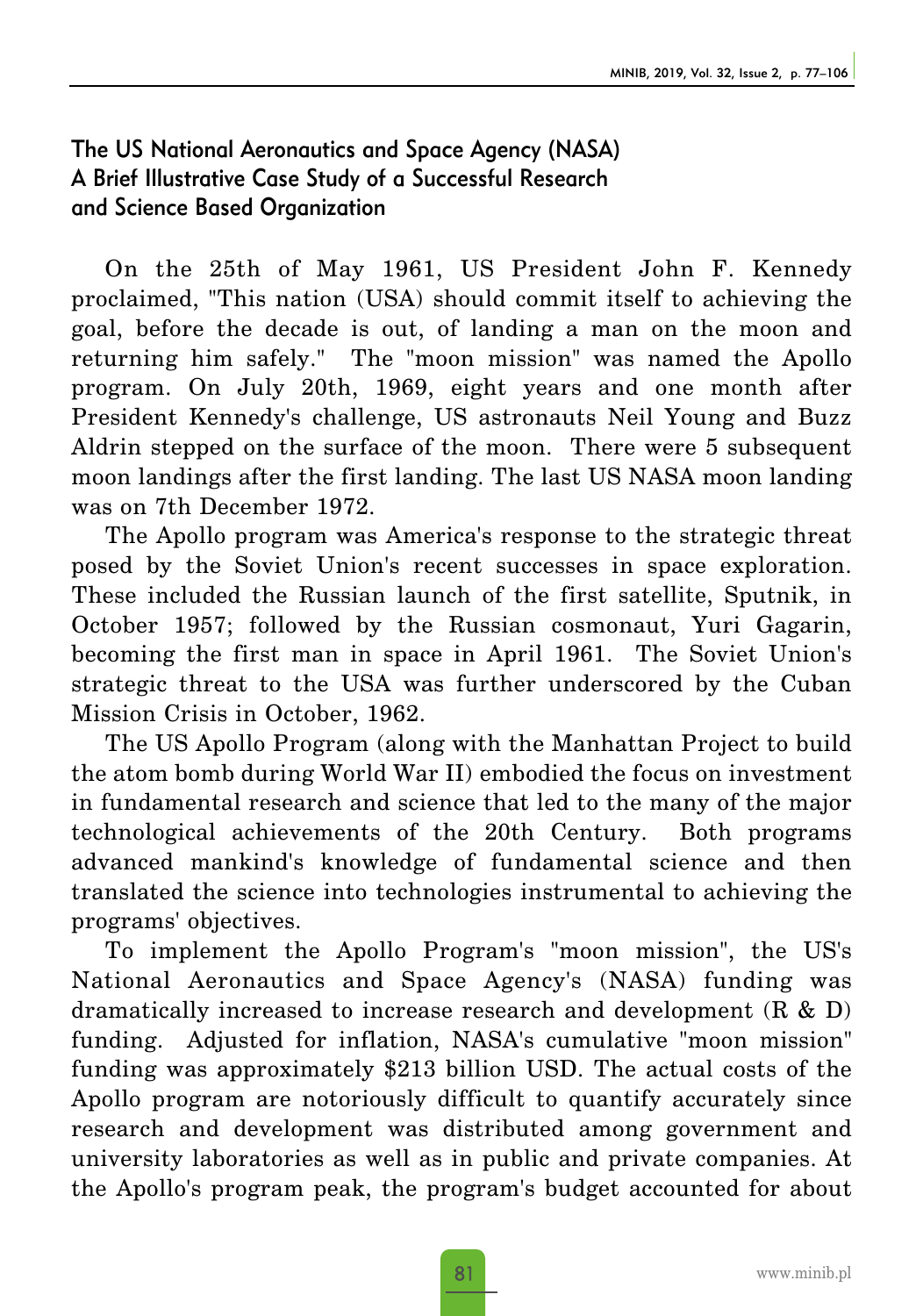ok.5% of the US's GDP, and approximately 4 to 5% of the US's Federal Government spending. "In 2018 dollars, the Apollo era budget would have been equivalent to each American paying over \$213 a year to the space administration (Stirone 2018)."

How did NASA market the Apollo program to US citizens to secure program funding? By publicizing the number of jobs created. NASA recognized that the US congressional representatives were extremely interested in the economy and jobs in their districts, since securing local jobs was a well-known tactic to secure future votes for themselves.

The US Congress is divided into the Senate (the upper house) with 100 senators and House of Representatives (the lower house) which contains 435 representatives aka Congressman. In the American political process, the lower house controls all government spending so NASA focused on the Congressional representatives to market the Apollo program to secure funding support, NASA estimated the number of jobs which would be created for each senator and representative by the Apollo program. Since most of the Apollo program challenges and tasks were scheduled to be subcontracted to public and private US companies, NASA shared their economic and job analyses with the privately-owned companies. The companies in turn retained Washington D. C. lobbyists to convince the Congressional senators and representatives to support the Apollo program while engaging in a massive public relations campaign to simultaneously develop "grass roots" support at the voters' level. This marketing campaign was centrally coordinated by NASA. It worked. At its peak in 1969, the Apollo program was responsible for approximately 409,000 jobs — approximately one out of every two hundred workers in the USA.

Why was the Apollo Program successful? Peter F. Drucker, the business philosopher and "the man who invented management" offers insights to the Apollo Program's performance in his book *The Five Most Important Questions You Will Ever Ask about Your Organization.* Table 1 presents Drucker's five questions as they relate the Apollo program. The Apollo Program was a research, scientific, and technological success due its clear, specific, and time bound mission, phased action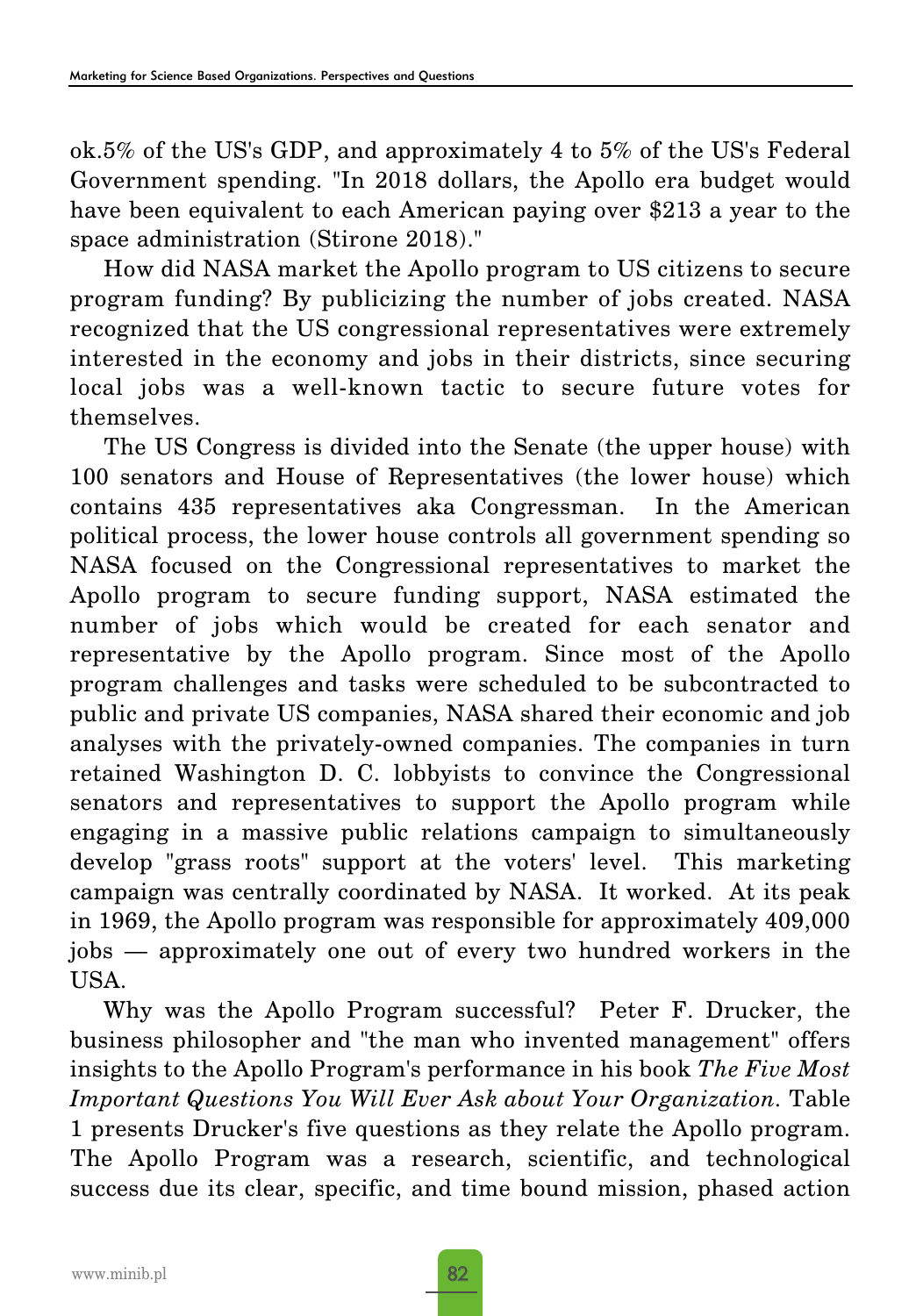plan, and keenly defined primary and secondary customers. It was also important to have a crystalline understanding of the Apollo Program's need — security — and related value for Americans and specific metrics to measure progress and success in a time phased plan.

|                | <b>Drucker Questions</b>                     | <b>Apollo Program</b>                                                     | <b>Observations</b>                                                                                                                                                            |
|----------------|----------------------------------------------|---------------------------------------------------------------------------|--------------------------------------------------------------------------------------------------------------------------------------------------------------------------------|
| 1<br>2         | What is our mission?<br>Who is our customer? | To/from moon by 1970<br>Primary: American PublicSecondary:<br>US Congress | Specific & time bound mission<br>American public = ultimate customer<br>via US Congress = funder $&$ actual<br>buyer & public relations campaign<br>directed toward the voters |
| 3              | What does the customer<br>value?             | National security                                                         | Security & safety                                                                                                                                                              |
| 4              | What are our metrics?                        | Time phased milestones                                                    | Specific and measurable time<br>phased milestones from research to<br>science to technology                                                                                    |
| $\overline{5}$ | What is our plan?                            | Management & funding controlled by NASA                                   | NASA manages Apollo program<br>& awards contacts controlling<br>funding                                                                                                        |

|  | Table 1. Peter F. Drucker's Five Important Questions Applied to the Apollo Program |
|--|------------------------------------------------------------------------------------|
|--|------------------------------------------------------------------------------------|

The Apollo Program illustrates classical marketing theory of finding a need ("national security and prestige"), designing a product to address the need ("national security and prestige"), and marketing it to target customers (US Congress, private industry, and the voters) by showing all parties, "what is in it for them". The Apollo program was successful since the National Aeronautics and Space Agency (NASA) created a clear vision and action plan in line with Dr. Drucker's five questions.

The senior management teams of science-based organizations generally cannot agree on Drucker's five questions. How would your organization answer Dr. Drucker's five questions?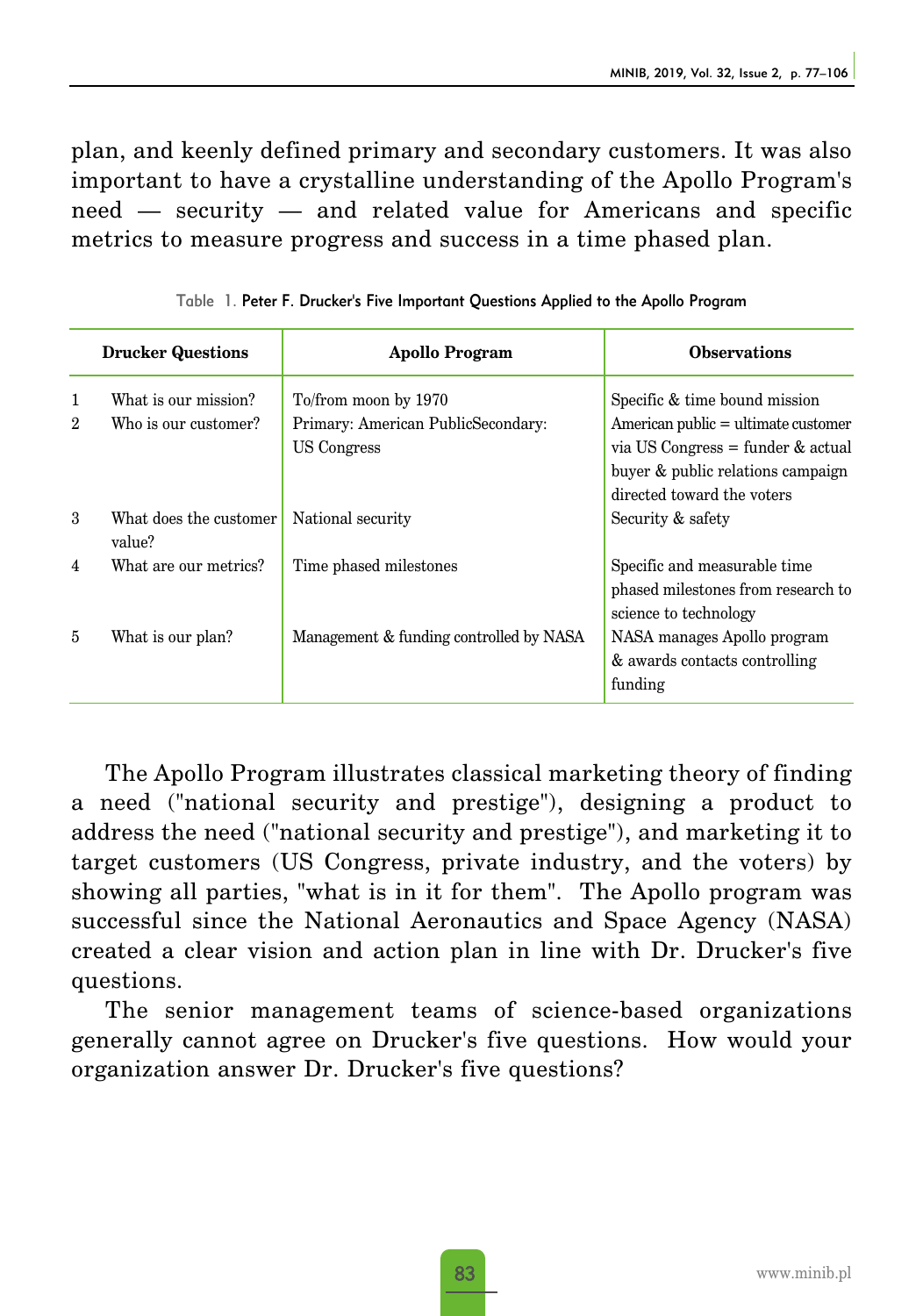#### Wealth Creation in the 2lst Century

Organizational research and development (R&D) and technology are the drivers of knowledge-based wealth creation in the 2lst Century. This section and virtuous cycle figure explain the wealth creation process and key roles of the knowledge creators and the knowledge applicators.

Over time, a number of new products and industries emerged from the Apollo program such as aircraft collision avoidance systems, cordless power tools, computers, corrosion resistant coatings, digital imaging, global positioning satellites, heart-lung machines, implantable pacemakers, infrared cameras, internet, kidney dialysis machines, Lasik eye surgery, virtual reality, and weather forecasting models (Folger, 2012). "It is estimated that the total economic benefit of each dollar spent on the space program has been between \$ 9 and \$ 11 (Fowler, 2014)."

In the 21st Century, science and technology are wealth creators at the societal, company, and individual levels. "There are a number of ways to measure society's economic wealth. Wealth is commonly measured as Gross Domestic Product (GDP) at a country level which measures a nation's economy, market valuation at a company level, and net worth at the individual level" (Zehner, Williams, & Pletcher, 2016). In 1961, at the dawn of the Apollo program, world GDP per capita in constant US dollars was \$ 3,192/capita and today is approximately \$ 10,714/capita — a 3.36 x increase (Data Market & World Bank data, 2018).

Science and technology drove this increase in global wealth. In "Technical Change and the Aggregate Production Function" Robert Solow, a MIT economist and 1987 Nobel Prize recipient in economics, concludes that "gross output per man hour doubled over the interval (studied), with a 87 1 per cent of the increase attributable to technical change and the remaining 12 1 per cent to increased use of capital" (1957). Innovation and technology are primarily responsible for approximately 87.5% of the world's increase in wealth and standard of living.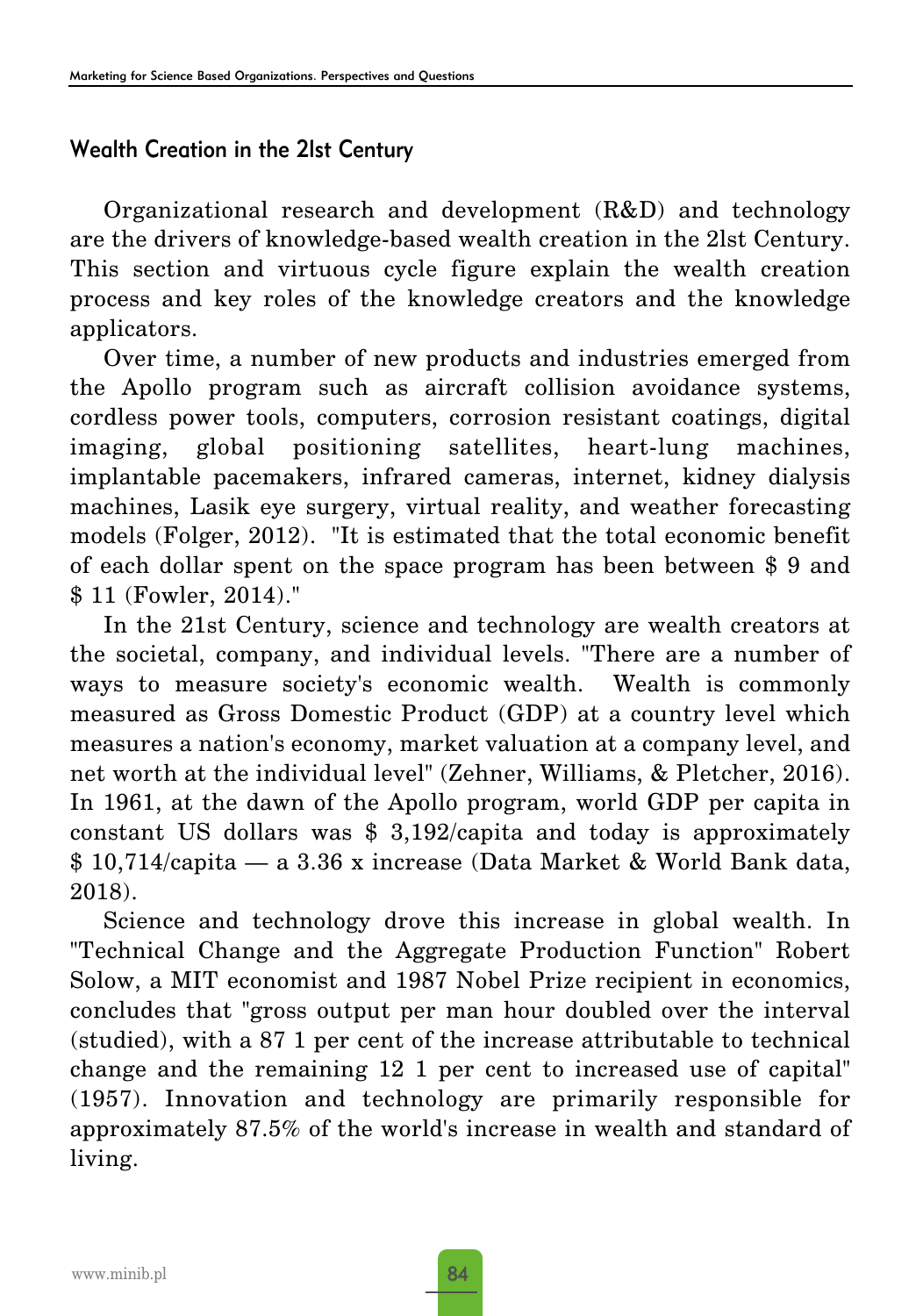Building on Robert Solow's work, Paul Romer, a New York University Stern School economics professor and former Chief Economist of the World Bank who was awarded 2018 Nobel Prize in Economics "for integrating technological innovation into long term macro-economic analysis" (Wang, 2018). Romer's ideas are summarized in his article titled "Endogenous Technological Change" as "technological change… lies at the heart of economic growth… that technological change arises in large part because of intellectual actions taken by people who respond to market incentives… instructions for working with raw materials (intellectual knowledge) is inherently different for other economics goods. This property is the defining characteristic of technology (1990)."

The wealthiest global companies create societal wealth through their roots in technology and innovation. This is illustrated by the following table which shows that nine of the top 10 wealthiest companies (based on market capitalization) rest on a technology foundation (Wartzman & Crosby, 2018). The Drucker Institute estimates how innovative companies are on a scale of 1 — least innovative to  $5$  — most innovative. Note that all ten of the top 10 wealthiest companies received the Drucker Institute's highest rating of five for innovation.

Technology creates individual wealth. Table 3 presents Forbes Magazine 2018 list of the world's Top 10 billionaires. All the billionaires' companies use technology to create customer value. Except for the Koch brothers who inherited a relatively small business from their father and grew it into a large diversified industrial giant, the other eight billionaires were entrepreneurs who created their companies and built their fortunes. Every one of them capitalized on technology, and the underlying layer of scientific research required to create technology, to create, build, and manage wealth.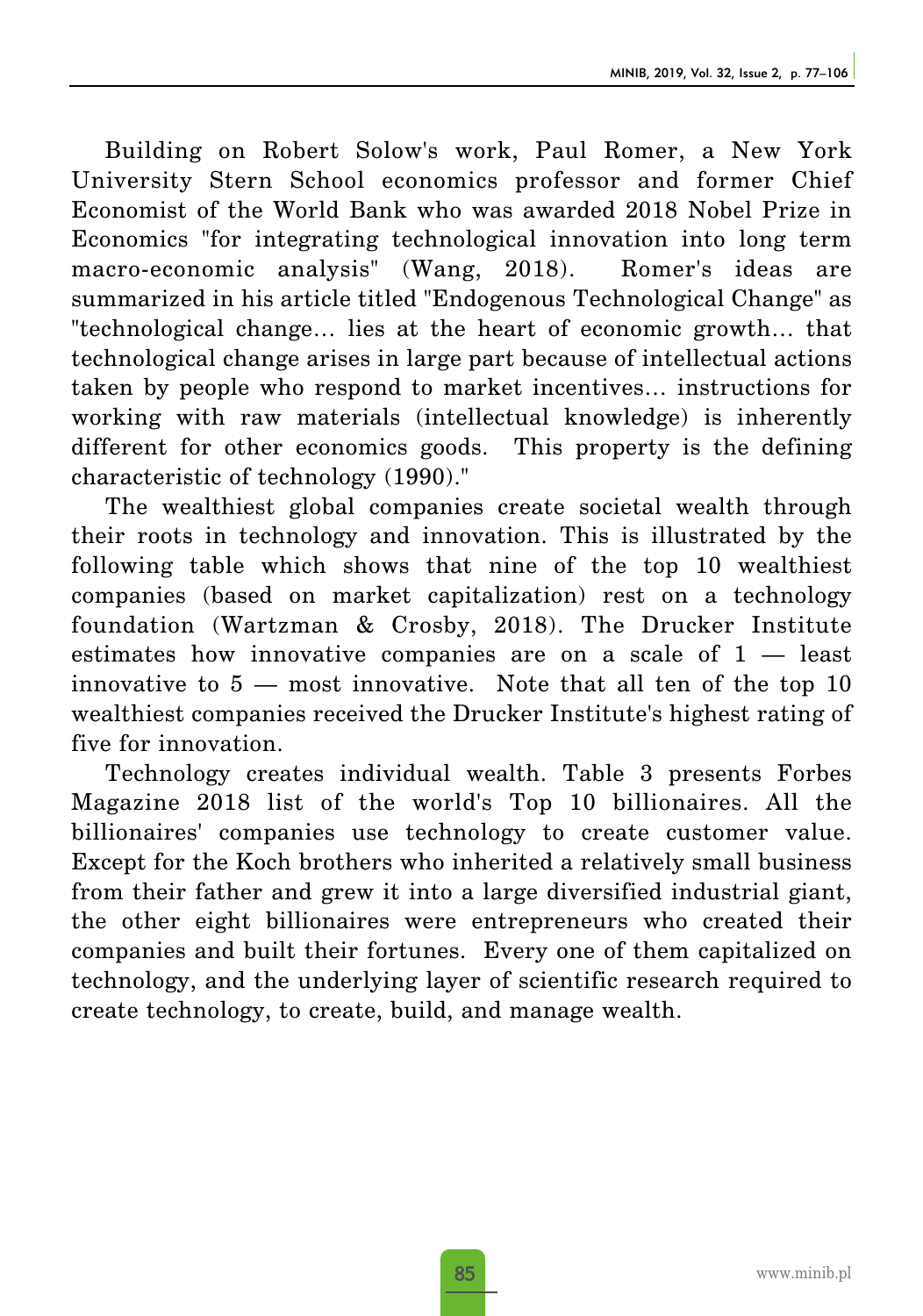| Rank         | Company            | <b>Market</b><br>Capitalization (1)<br><b>US\$ Billions</b><br>09/28/2018 | Category                    | Innovation<br>Rating $(2)$<br>$1 =$ Lowest<br>$5 =$ Highest |
|--------------|--------------------|---------------------------------------------------------------------------|-----------------------------|-------------------------------------------------------------|
|              | Apple              | \$1,091                                                                   | $Computer - Technology$     | 5                                                           |
| $\mathbf{2}$ | Amazon             | \$977                                                                     | $Retailing - Technology$    | 5                                                           |
| 3            | Microsoft          | \$877                                                                     | Software — Technology       | 5                                                           |
| 4            | Google/Alphabet    | \$840                                                                     | Search — Technology         | 5                                                           |
| 5            | Berkshire Hathaway | \$524                                                                     | Retail — Finance            | 5                                                           |
| 6            | Facebook           | \$474                                                                     | Communications — Technology | 5                                                           |
| 7            | Alibaba Group      | \$424                                                                     | $Retailing - Technology$    | China/NA                                                    |
| 8            | Tencent            | \$388                                                                     | $Internet - Technology$     | China/NA                                                    |
| 9            | JP Morgan          | \$379                                                                     | Finance — Technology        | 5                                                           |
| 10           | Johnson & Johnson  | \$371                                                                     | $Medicine - Technology$     | 5                                                           |

Table 2. World's Ten Largest Companies by Market Capitalization and Innovation Rating

Source: https://en.wikipedia.org/wiki/List\_of\_public\_corporations\_by\_market\_capitalization

| Rank | Name              | <b>Net WorthUS \$ billions</b> | Company            |
|------|-------------------|--------------------------------|--------------------|
|      | Jeff Bezos        | \$112                          | Amazon             |
| 2    | <b>Bill Gates</b> | \$90                           | Microsoft          |
| 3    | Warren Buffet     | \$84                           | Berkshire Hathaway |
| 4    | Bernard Arnault   | \$72                           | <b>LVMH</b>        |
| 5    | Mark Zuckerberg   | \$71                           | Facebook           |
| 6    | Amancio Ortega    | \$70                           | Zara               |
| 7    | Carlos Slim Helu  | \$67                           | Telecom            |
| 8    | Charles Koch      | \$60                           | Koch Industries    |
| 9    | David Koch        | \$60                           | Koch Industries    |
| 10   | Larry Ellison     | \$59                           | Oracle             |

Table 3. World's Top 10 Billionaires in 2018

Source: *Forbes Magazine* — March 6, 2018.

Technology — research and science — in 20th and 21st Centuries plays a significant pivotal role in wealth creation at the individual, company, and national levels. However, the actual mechanism of the wealth creation process is not yet well understood by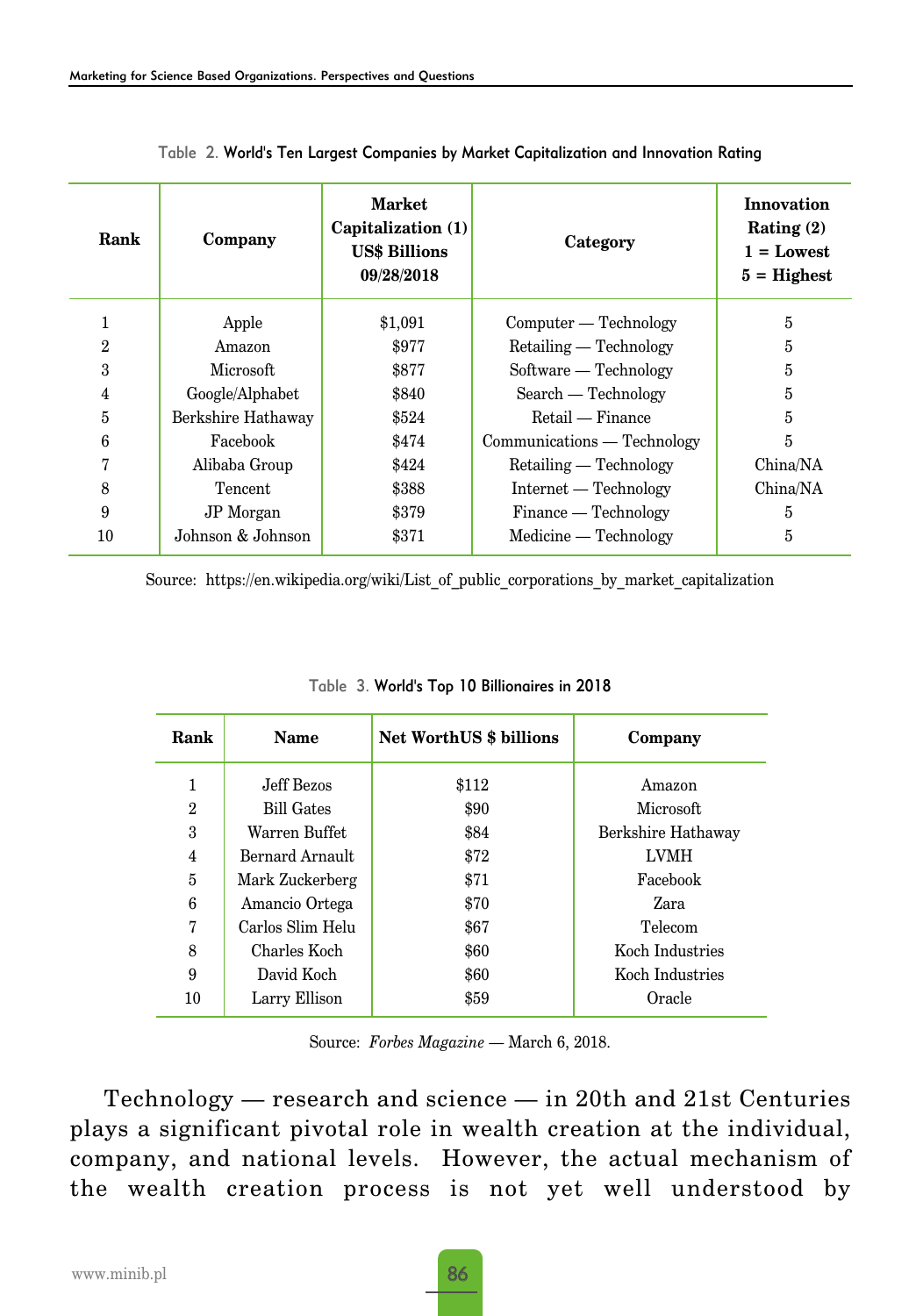economists. Figure 1 delineates a step by step process of wealth creation as from research funding to new products to new companies which fund additional research directly or via taxes (Trzmielak & Zehner, 2011).



Figure 1. The Virtuous Wealth Creation Cycle

Source : Trzmielak, D. & Zehner, W. (2011). *Metodyka i organizacja doradztwo w zakresie transferu i komercjalizacji technologii,* s. 16

#### Steps 1 and 2 — Funding and Science

Globally most basic research is funded by government organizations. In some countries like the US it is dually funded by the government and private research institutes. In the 21st Century,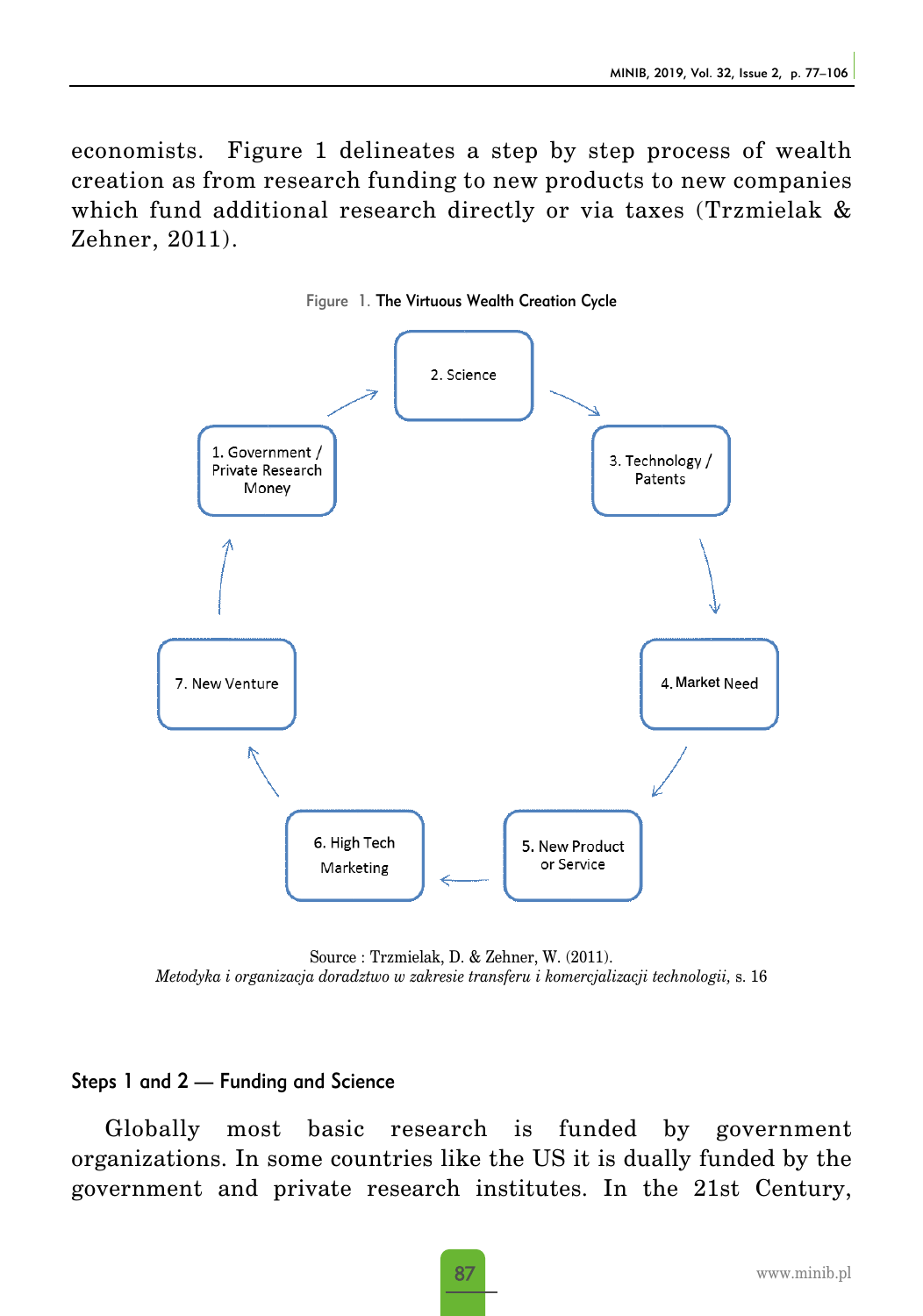research amounts to approximately 2.1% to 2.2% the world's GDP and is increasing at a rate of 2.9% annually. Consequently, the number of researchers globally has increased by 1.3% annually; from 1,082 researchers per million people in 2000 to 1,268 researchers per million people in 2013.

The more researchers there are, the more knowledge created, which is eventually translated into increased wealth. Additionally, research productivity as measured by scientific and technology articles published has increased 11.3% percent annually from 974,170 articles in 2000 to 2,183,933 articles in 2013 (Zehner, Williams, & Pletcher 2016). This increase in research productivity unlocks even greater gains within the virtuous cycle of wealth creation.

#### Step 3 — Technology and Patents

Patents may be conceptualized as science converted into technology or potential new products/services. Patents monetize science by granting the patent holder a market monopoly for a limited time period. The number of patent applications worldwide almost doubled from 824,055 in 2000 to 1,624,969 in 2013 — a 7.5% increase annually (Zehner, Williams, & Pletcher 2016).

Not all patents have monetary value. "A 1997 study of 300 patents by Stevens and Burley concluded only one patent out of 300 had significant commercial value" (Zehner, Williams, & Pletcher 2016, Stevens and Burley 1997).

Whether "to patent or not to patent" is a simple business decision based on market potential, the rate of technological change vs. the cost of the patent and anticipated financial returns. In the US, it frequently takes four years to obtain a patent and costs approximately \$50,000 USD and once obtained annual fees must be paid to keep the patent valid and in force.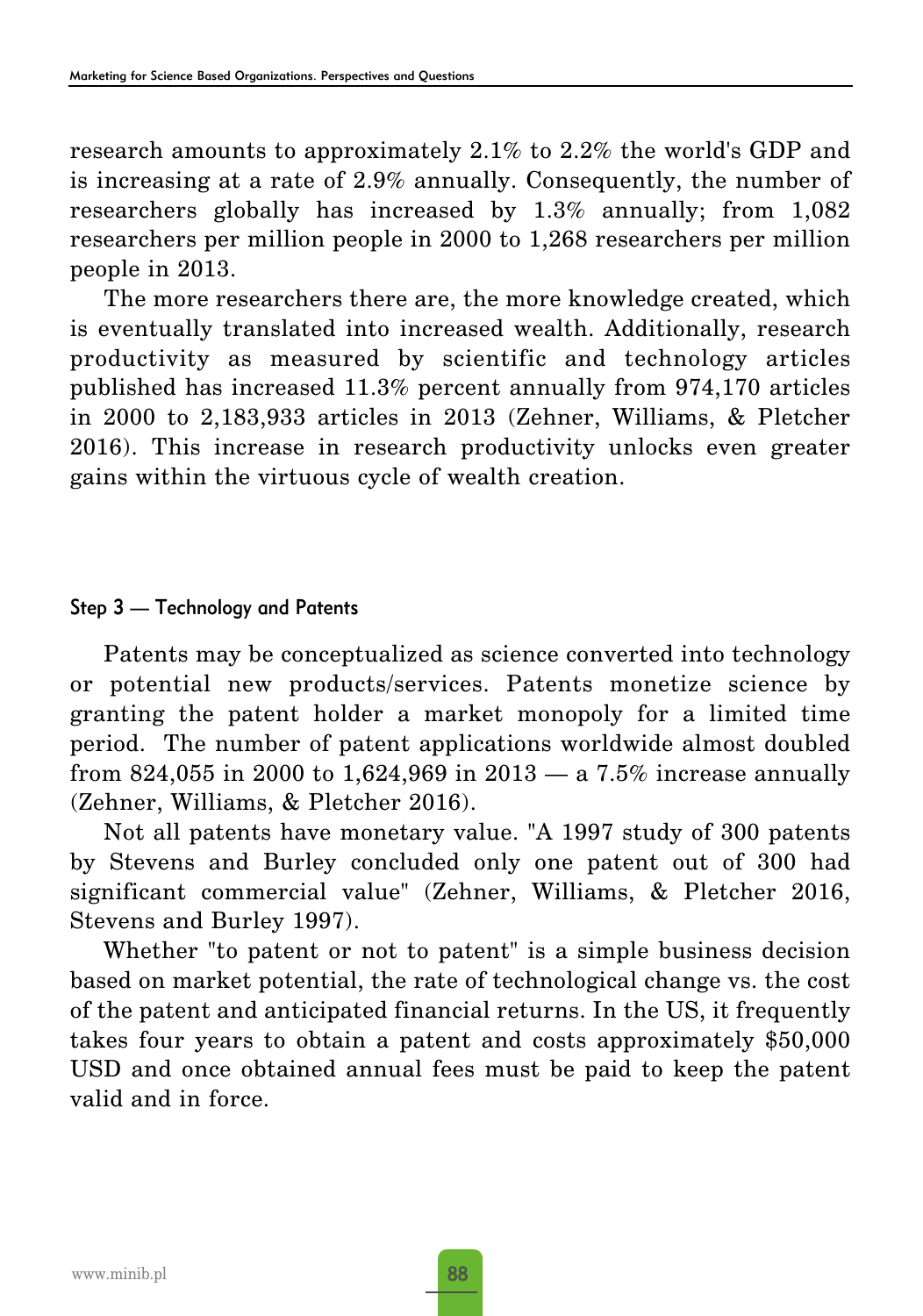Steps 4, 5, and 6 — Market Need — New Product/Service — High Technology Marketing

Marketing is the key to successful commercialization of the technology. A market need must be identified and then matched with a product to address that need. Finally, the product's utility must be communicated to potential customers for purchase.

Peter Drucker (1973) defines a business by explaining that "to know what a business is, we have to start with its purpose. Its purpose must lie outside of the business itself…There is only valid definition of business purpose: to create a customer" by addressing a market need (99). Drucker continues, "It is the customer who determines what a business (organization) is. It is the customer alone whose willingness to pay for a good or for a service that converts economic resources into wealth, things into goods. What the customer buys or considers value is never a product. It is always utility, that is, what a product or service does for him" (98).

Marketing technology products is a question of researching and identifying customer needs. Drucker (1973) points out "the aim of marketing is to know and understand the customer so well that product or service fits him and sells itself" (99). Leavitt, in his classic 1960 article Marketing Myopia iterates, the "difference between marketing and selling is more than semantic. Selling focuses on the needs of the seller, marketing focuses on the needs of the buyer. Selling is preoccupied with the seller's need to convert his product into cash; marketing with the idea of satisfying the needs of the customer by means of the product and the cluster of things associated with creating, delivering, and finally consuming it".

#### Step 7 — New Ventures

An entrepreneur recognizes the opportunity to commercialize technology to translate technology into utility to satisfy customer and market needs, and then communicates to market the benefits of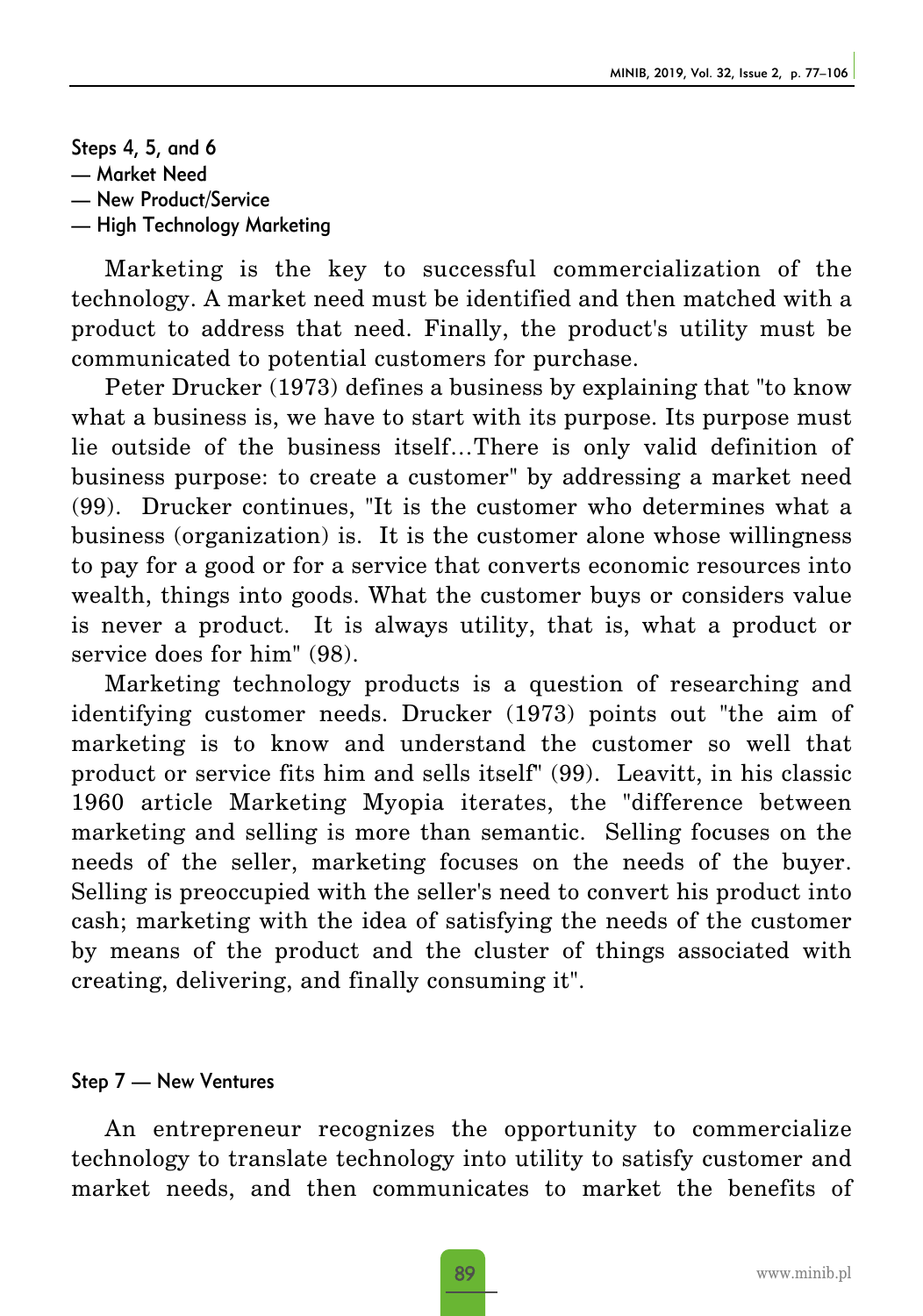technology via high tech marketing. This process is frequently referred to as technology commercialization.

If the entrepreneur is successful in bring the technology's utility to the market, a profitable new venture is created which pays taxes to the government to continue the funding governmental research. Additionally, a successful venture may create significant personal wealth which the entrepreneur may use to create private foundations to research specific topics. Thus, continuing the virtuous wealth creation process. The crux of the wealth creation process is marketing of products grounded in science and technology to address societal needs.

#### The Cultural Challenges

One of the cultural challenges is the gulf between scientists and business managers. Each group has a different "world view." For product development and marketing success, each group must ultimately understand and appreciate the roles of the other group.

#### Science vs. Business

One of the unacknowledged issues for research and scientific organizations is simply the cultural differences between scientists and technologists vs. business and marketing. The gulf begins with education. A scientific and technological education is "narrow" in breadth but very deep in a specific discipline. A business and marketing education is "broad" in breadth but shallow in multiple disciplines.

Professionally, the scientist's and manager's goals are different. The primary goal of a scientist is to produce new scientific knowledge; a technologist's goal is to apply the new scientific knowledge to create a technological solution to address customers' needs. Both the scientist and the technologist tend to devalue an organization's economic goals.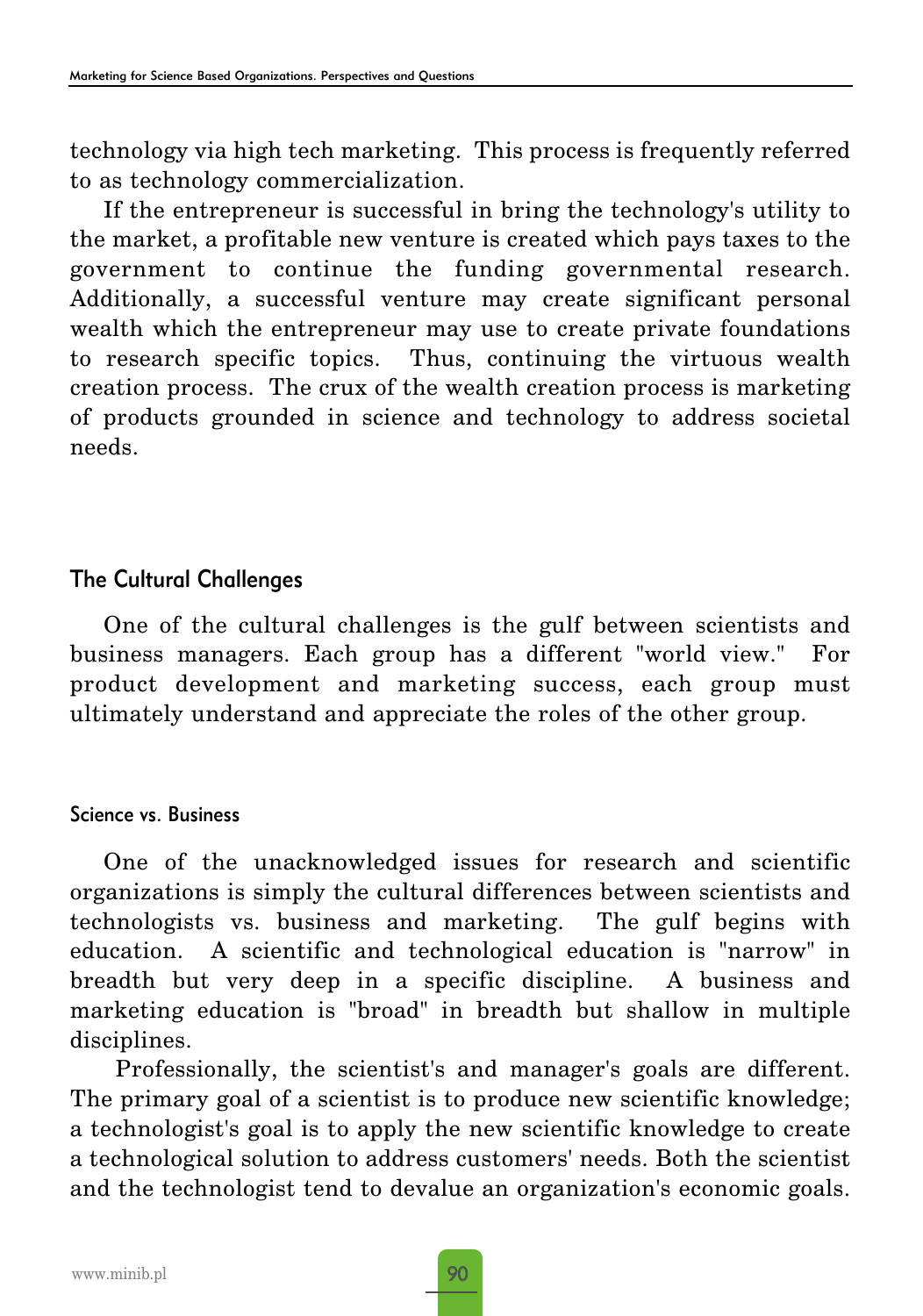However, the primary goal of managers is to focus on the financial stewardship of an organization. The manager values economic goals recognizing that the long-term survival of the organization is predicated on achieving economic goals via launching of new products.

Dubinskas (1988) captured the dichotomy between the scientist's and the manager's world view as "the complete adult realist managers, in their struggles with immediate economic necessity, must contend with immature scientists-dreamers; while…the far-sighted progressive scientists must protect their work …the basis of the firm's wealth… from myopic and developmentally retarded managers." Both perspectives have their place; basic science needs time to progress, and technology needs a long-term technical vision to experiment and produce a viable product, neither can be purely economically motivated or they will fail. However, to support this research and development, technology organizations need managers to keep the labs and research facilities running.

For a new technological product or new technological venture to succeed in the marketplace, both the scientists and managers must recognize that they are locked into a deep symbiotic relationship. Both parties must arrive at a mutual understanding of the other's goals and the other's value to the organization for the organization to succeed. This is the first cultural challenge within scientific and research organizations.

#### Science vs. Customers

The second cultural challenge is the external one between the technology organization and potential customers. The customers are concerned with: "Can the technology organization solve the challenge with a workable solution within the contracted time frame and contracted price?" Since the technology organization is frequently pushing knowledge frontiers, its concern is: "Can we do this project within the time frame and contracted price with our staff and other resources?" It's essentially the same risk and professional challenges seen from two different perspectives.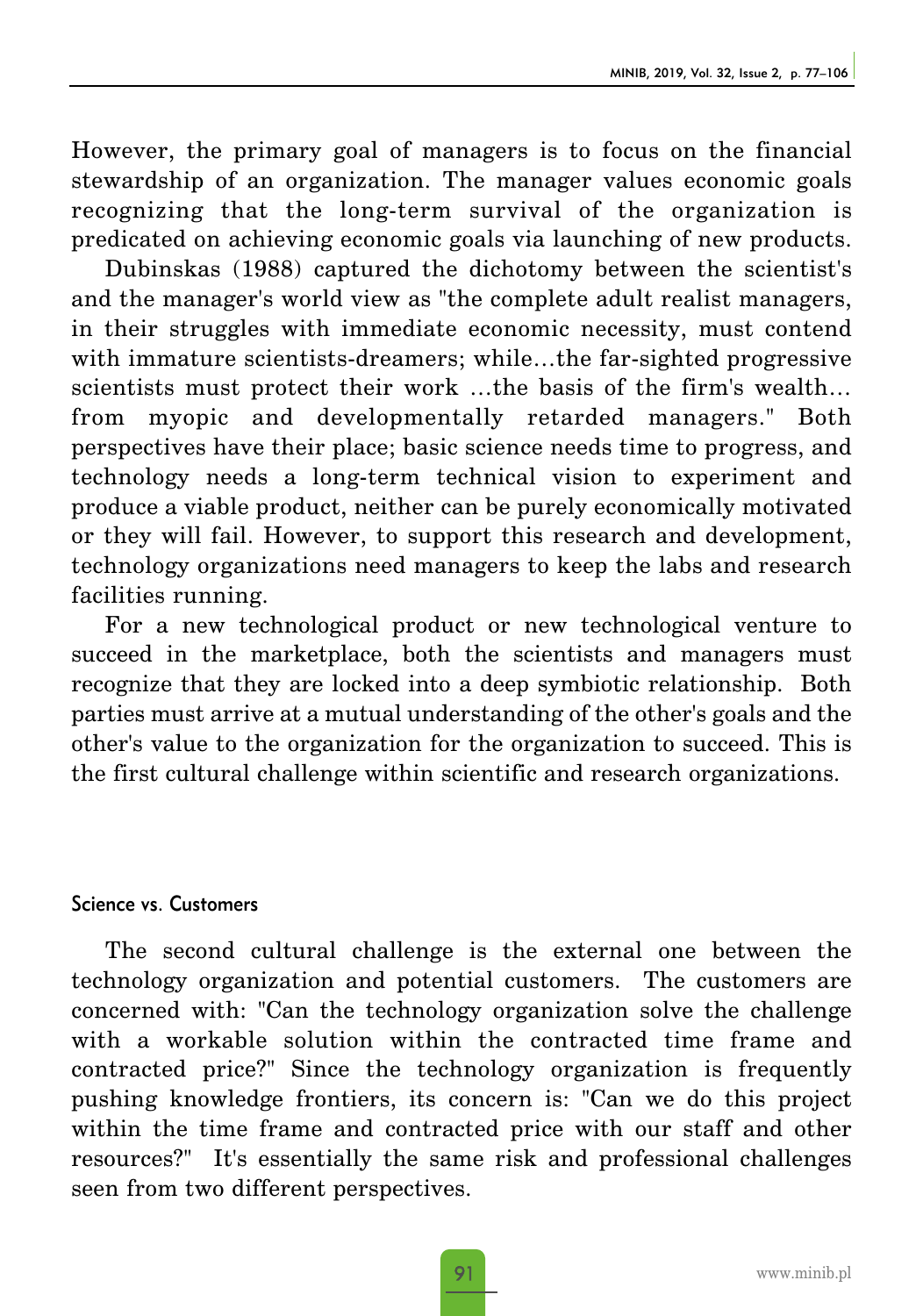There is a methodology called "the Quicklook process" to determine the commercial viability of a technology product or service (Zehner & Pletcher, 2017). The process is straightforward. Scientific experts are contacted to assess the project's technology uncertainty, i.e., "Will the technology work?". Then, potential customers are contacted to address market uncertainty and asked questions such as, "Is there a market need for this product? Who are the competitors? Does the product offer the utility you need? What price would you pay? Under what conditions will the market embrace the project?"

The most efficient and effective way to ensure that the product is on target relative to potential customers' needs is to work closely with potential customers to "co-create" the product or service. A sciencebased organization might select a small group of technologically sophisticated customers who are industry leaders and work closely with them to define the initial product and then refine the project during subsequent iterations. This requires developing trust between the scientific organization and the potential customers as well as among the customers themselves.

To land the contract, a technology organization might use prior challenges to demonstrate to the potential client that they have successfully solved similar challenges within schedule and budget. This approach is most effective when prior satisfied clients are willing to act as reference customers to future customers. A related caveat is that the research organization should not underestimate the time and expenses involved. Completing the project on schedule and under budget will dramatically increase the research organization's reputation in the marketplace.

#### Marketing for Technology-based Organizations

This section casts marketing for science-based organization into the classical marketing paradigm. Albeit superficial, this description will give the science researchers and managers a "sense" of the marketing process and the interrelationships among marketing elements. More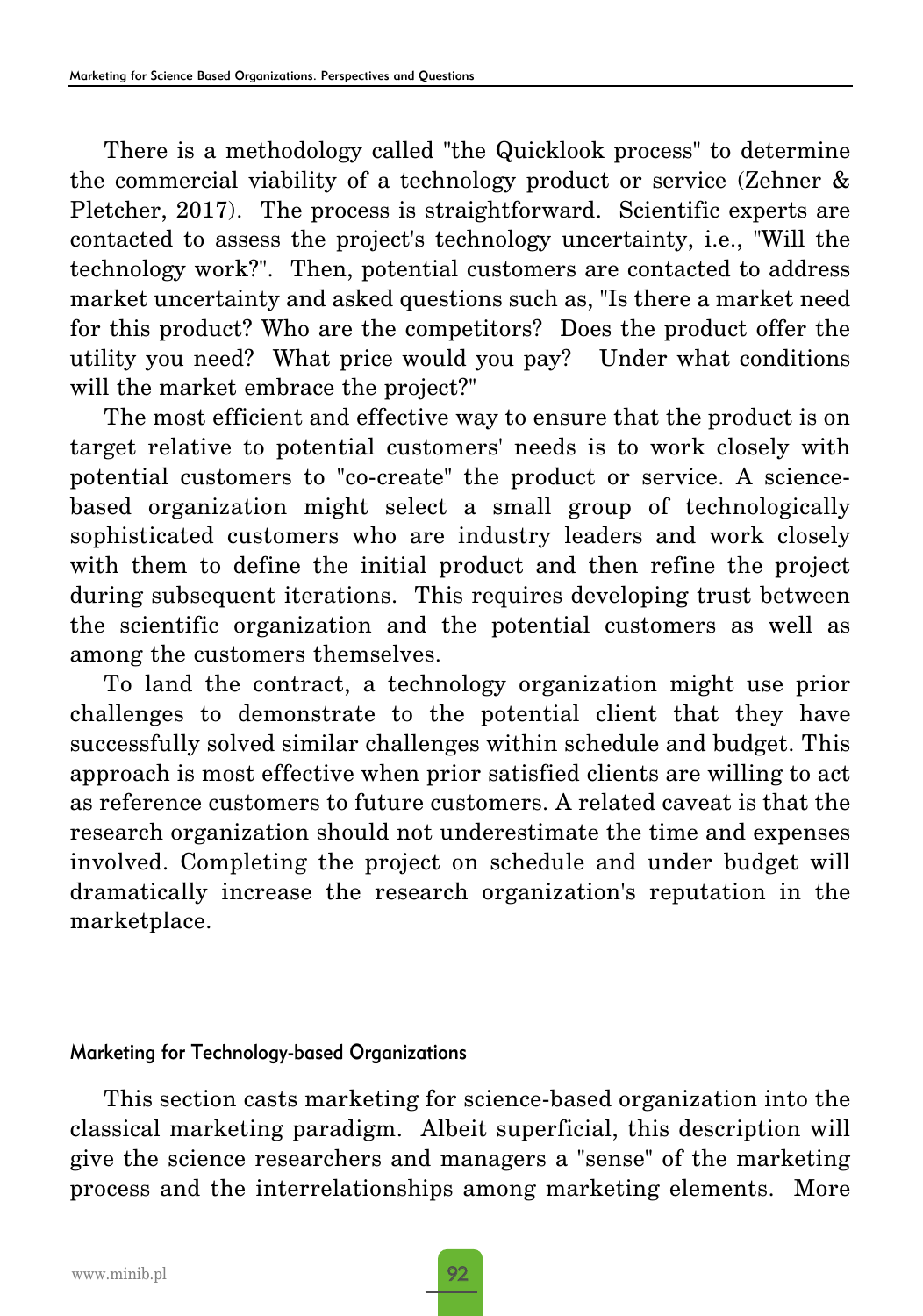importantly, each description is followed by a series of questions which challenges the scientists and managers in science-based institutions to assess the marketing of their organizations.

#### Marketing for Products and Services

Marketing is important for both product and service-based businesses and its definition is broad enough to encompass both. The American Marketing Association (AMA) defines marketing as, "the activity, set of institutions, and processes for creating, communicating, delivering, and exchanging offers that have value for customers, clients, partners, and society at large (AMA, 2013)."

The marketing process is very similar for both product and services marketing. Services' marketing differs from product marketing in intangibility, inseparability, perishability, and variability. Services generally lack physical form which products have. It is difficult to transfer services due to the lack of physical form. Production and consumption of services are intertwined and cannot be separated as in products. Services are perishable and cannot be stored as products may be. Services involve human variability which makes quality difficult to assess and measure.

An organization based on technology can offer tangible products such as computers or intangible services such as hospital care. Most research organizations such as universities and research institutes focus on offering services in terms of knowledge creation which is basically intangible. Some research organizations attempt to measure knowledge creation by counting the number of papers published in scientific and technical journals. Businesses are more likely to offer products such as computers which disseminate technologies throughout society and may use patents granted as a surrogate measure for effectives. Both journal publications and patents awarded have serious issues when used as measurement. However, it must be strongly reiterated that the marketing process for similar for both products and services.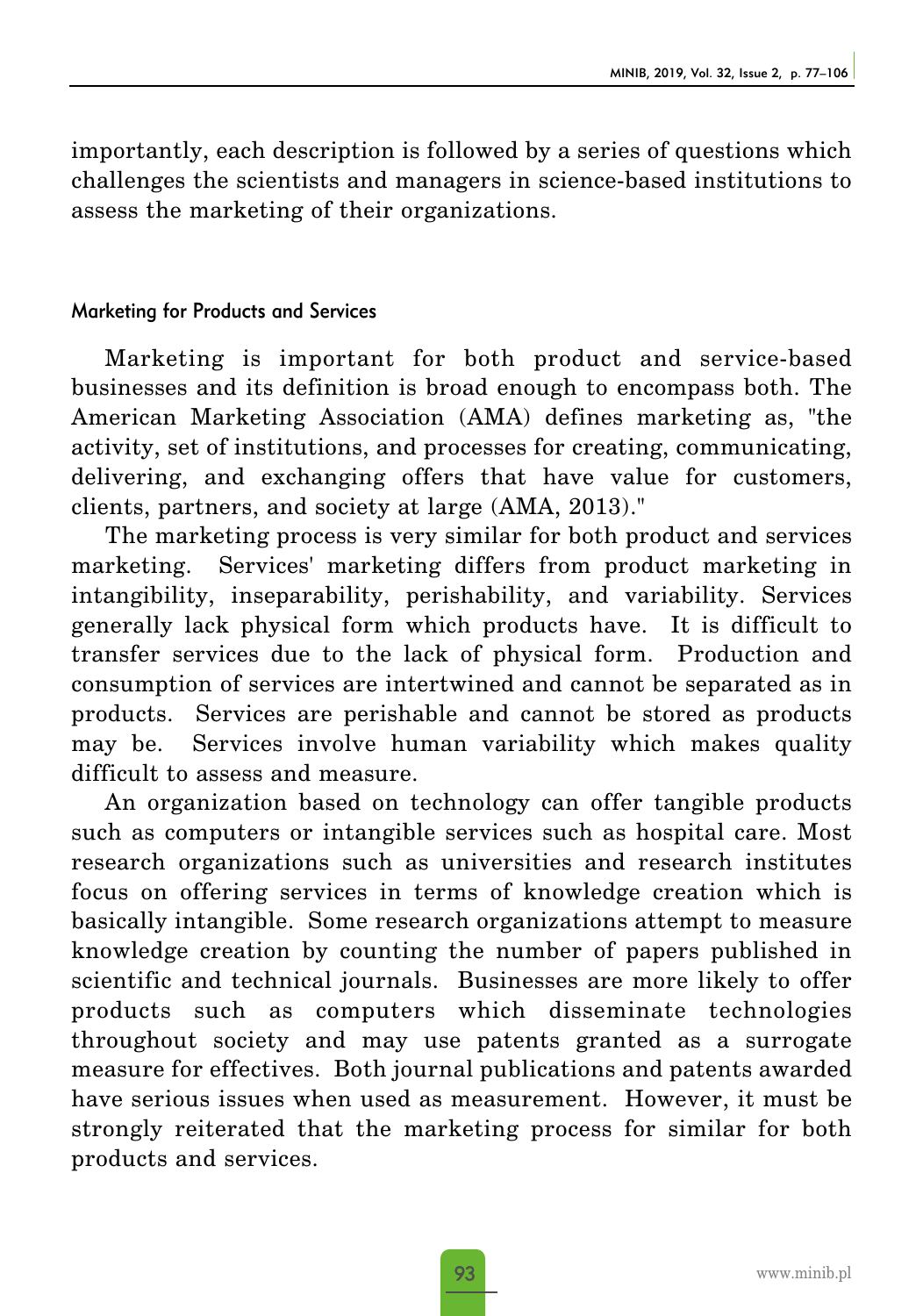#### The Marketing Process

The marketing process is illustrated in Figure 2 can be segmented into two significant sections. Section 1 focuses on the four strategic elements of marketing such as customer needs, market segmentation, selection of a target market(s), and product / services positioning relative to competition. Strategic marketing focuses on the philosophical issues of what business is the organization in and what market(s) do the organizations elect to serve.

Section 2 focuses on the five tactical elements of marketing such as the actual product/service offered, price and value relative to the status quo and competitors, promotional approaches, supply chain management to move the product/service from the producer to the customer, and marketing and sales personnel.

Each of the strategic and tactical steps requires specialized knowledge and skills to implement. If the strategic marketing is on target it is more likely that the organization will be successful at the tactical level. Successful marketing requires total integration of the nine steps into a cohesive program with feedback loops among the steps. This is a complex management task requiring knowledge, skills, and experience.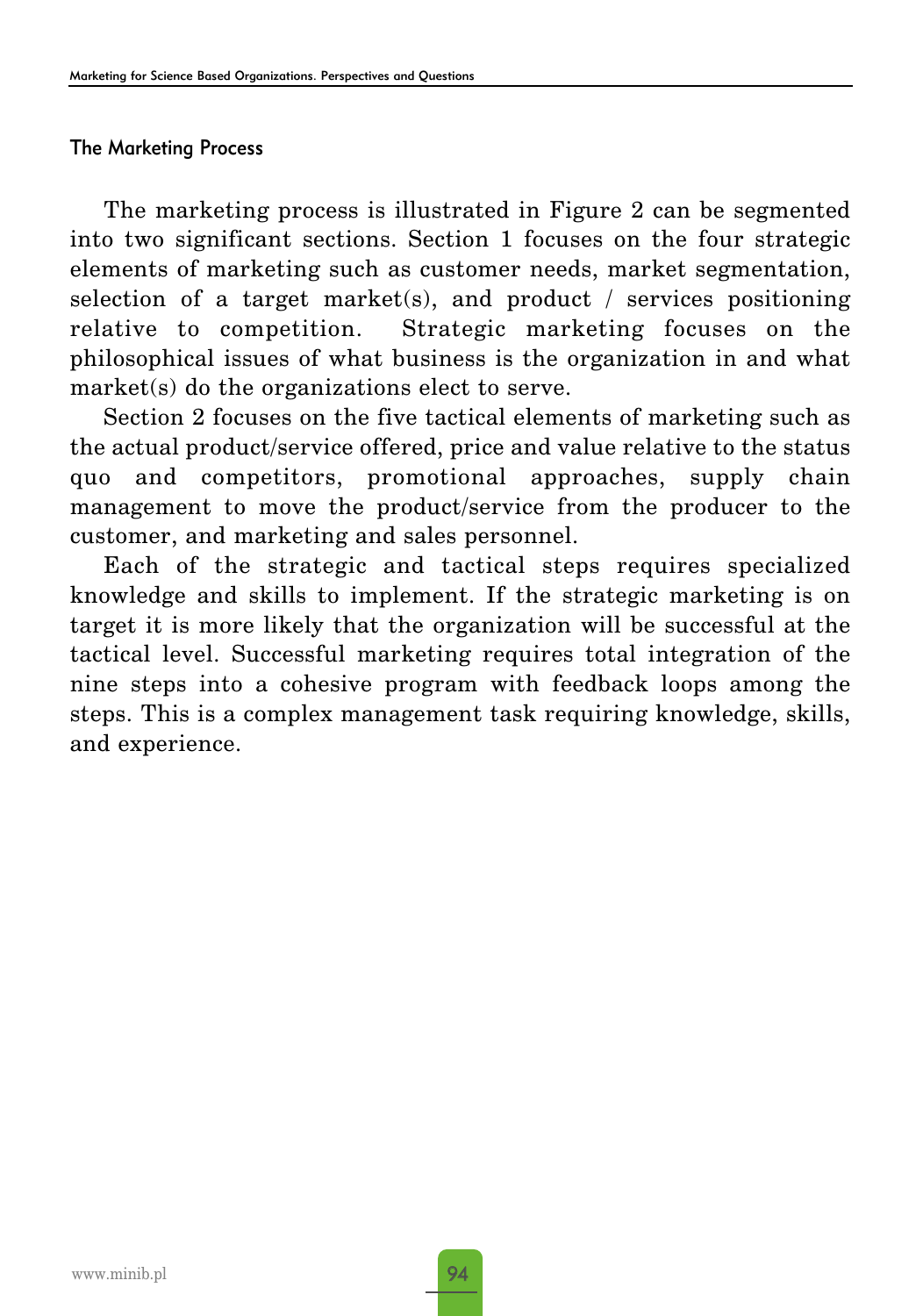



 $S =$  Strategic Marketing Steps (S) & Tactical Marketing Steps (T)

#### Strategic Marketing

#### Customer Need

Strategic marketing really begins with understanding the customer's needs. Many potential customers are constantly searching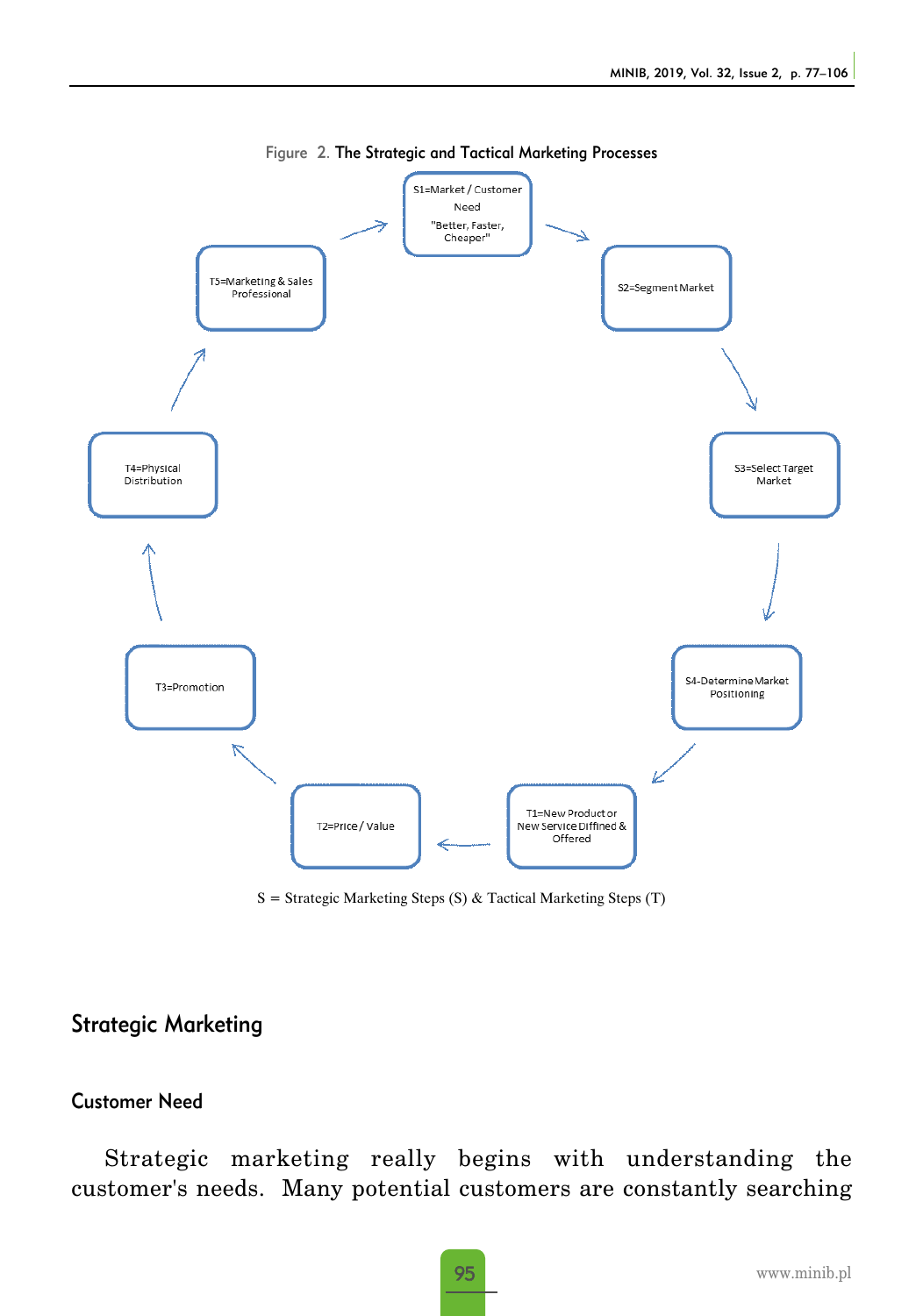for technologies to improve their lives and operations. "Better, faster, and cheaper" might be the customer's mantra.

Eric von Hippel, MIT professor, pointed out in his early career research that for 111 scientific instrument companies 80% of significant innovations were invented and prototyped by users (customers). Von Hippel (1976) noted that "approximately three out of four commercially successful industrial product innovations are initiated in response to a perception of user need for an innovation, rather than on the basis of a technology opportunity to achieve them" and "accurate understanding of user need is the factor which discriminates most strongly between commercially successful industrial good innovation projects and those which fail." The unmet need is the customer's initiative to initiate a better technology solution.

**Questions:** How does your technology organization interact with actual and potential customers? How well does your organization understand your customers' needs? How does your organization know about its customers' needs? What does your organization know about the needs of your non-customers?

#### Market Segmentation

Virtually all markets may be sorted into submarkets — clusters of customers sharing common characteristics. This process is called market segmentation. For example, the automobile market may be sorted into a large number of segments with common characteristics which are different from other segments — Rolls Royce and Mercedes occupies the "status" segment, Volvo the "safety" segment, Jaguar and Porsche occupy the "sporty speed" segment, etc.

Sorting the total market into multiple submarkets which share common characteristics to address within the resources of the technology organization is a critical next step after identification of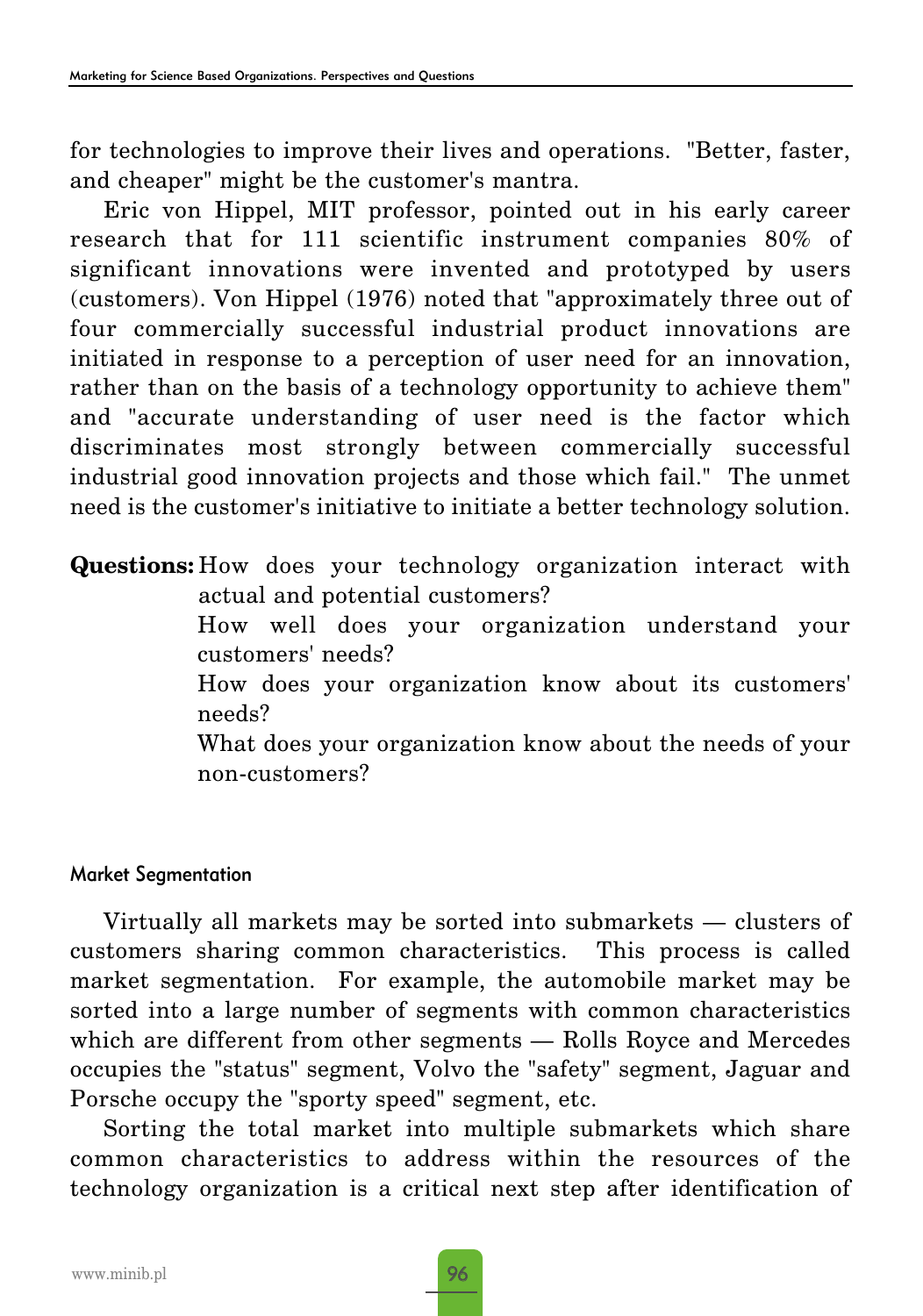market needs. There are a large number of market segmentation schemas ranging from technology to economics to geography to psychological profiles.

Very few technology organizations enjoy unlimited resources, so the one of the initial major decisions is which the market segment should the organization target. Normally, the scientific or technology organization will attack the customer segment which will benefit most the most economically from their organization's knowledge or product.

**Questions:** What are optimal market segment schemas for your organization's product(s)? What is the economic value of your organization's product or service in each segment? Rank order the top three market segments based on your organization's success criteria?

#### Market Positioning

The key target market segment is potential customers who benefit the most from the technology the organization offers. The crucial question here is "How will the technology organization position itself in the customer's mind relative to competitive alternatives?" For software, a position might be "does everything but is very expensive" or "does most things needed but is reasonably priced". This means the technology-based organization must understand how the potential customer addresses their need today — the status quo — and where in the customer's mind the competitors are positioned within the target market segment.

Positioning should be a well thought out marketing decision which the organization can influence and defend; otherwise the organization's position will simply emerge in the marketplace. It is important to recognize that all organizations have a position in the customer's mind relative to competition and understand what the position is.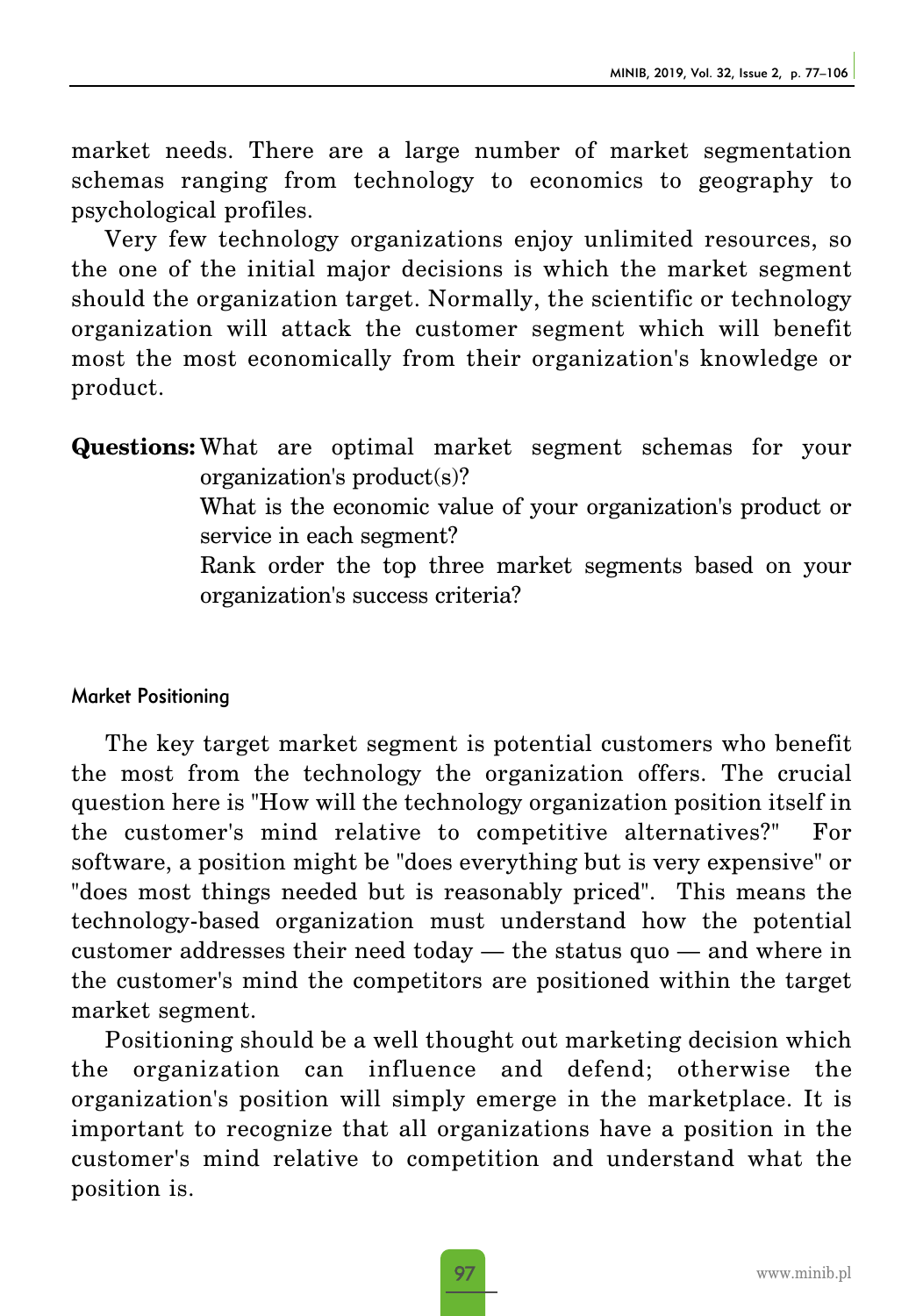**Questions:** How are competitors positioned in the minds of potential competitors relative to the status quo and each other?

> How do you know where potential competitors are positioned?

> Are there any "open" positions in the target market that your organization can seize and defend?

> What actions must you take to create and defend your organization's position?

#### Tactical Marketing

#### Product/Service

Many research and scientific organizations are not clear about what exactly is their product or service as perceived by potential customers. For example, is the service of a university education or research? From the perspective of a student, it is education. From the perspective of an organization funding research, it is new knowledge. What are the proportions of each?

Another issue frequently baffling research and scientific organizations is a keen definition of exactly what is the product or service offered. What is the core benefit of the actual product or service per se and what is the 'augmented product' which might include installation, if required, warranty, and post purchase service?

The core benefit will most likely improve the economics of the customer by making the customer more effective or efficient. It must be underscored that potential customers do not care about your product/service per se! Customers only care about the benefits your product provides to them — "what's in it for me" — your utility to address the customer's problems.

Technology organizations frequently do not understand or appreciate the potential customer's economics since they are focused inward on their technology. With understanding of the economics of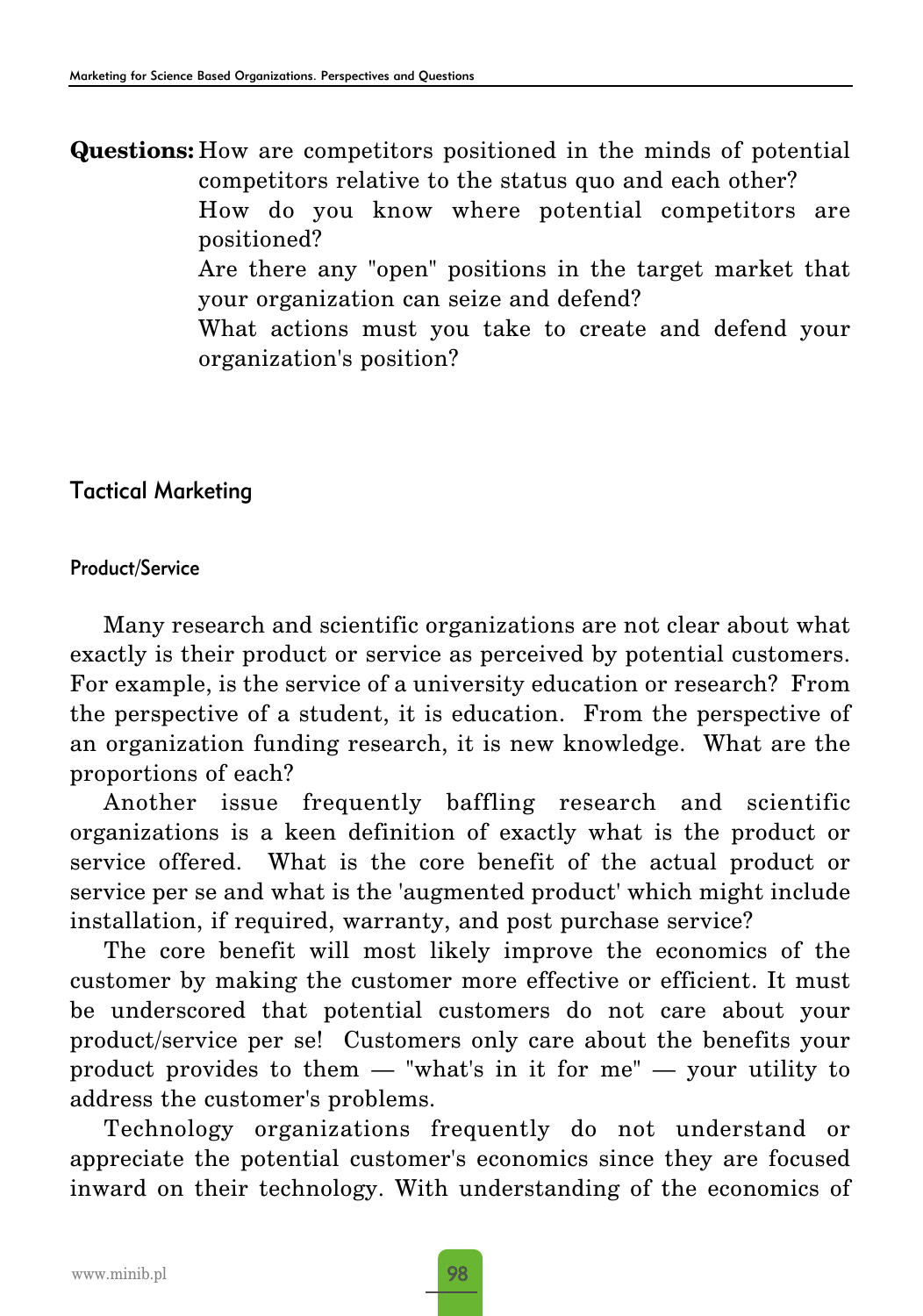potential customers the technology organization may help the customer optimize resource allocation decisions while simultaneously maximizing revenues. For example, many technology products are tailored to the specific customer situation which makes them pricey. If you know that the potential customer's board of director's approves all major expenditures with a two-year payback or less, then you might price your technology at 1.9 years to ensure you capture the order.

**Questions:** Can your organization define exactly what your core and augmented product is? Does your organization understand the economic and noneconomic benefits to customers of your product/service? How do you know that your organization's understanding of customer's product need is valid? What have you assumed? What have you verified?

#### Price

Price is the monetary exchange value of the product or service. Price is what the potential customer is willing to pay to acquire the product to make their operations "better, faster, or cheaper". High price generally signals potential customers that the product or service is high quality and high performance. An average price signals average quality and average performance. Value is the economic worth of a product/service to the customer relative to the customer's competitive alternatives.

Value is normally determined by payback — how long it will take to return the original investment in time — or return on investment (ROI) — how much incremental money may be generated above the cost of the investment. Payback is frequently used for relatively short term projects — less than two years in length. ROI is frequently used to identify the optimal opportunity among a portfolio of opportunities.

Cost is what it costs to produce and to deliver your organization product/service to the customer. Price must be higher than the costs to generate a profit. Profit is simply the "cost of being in business in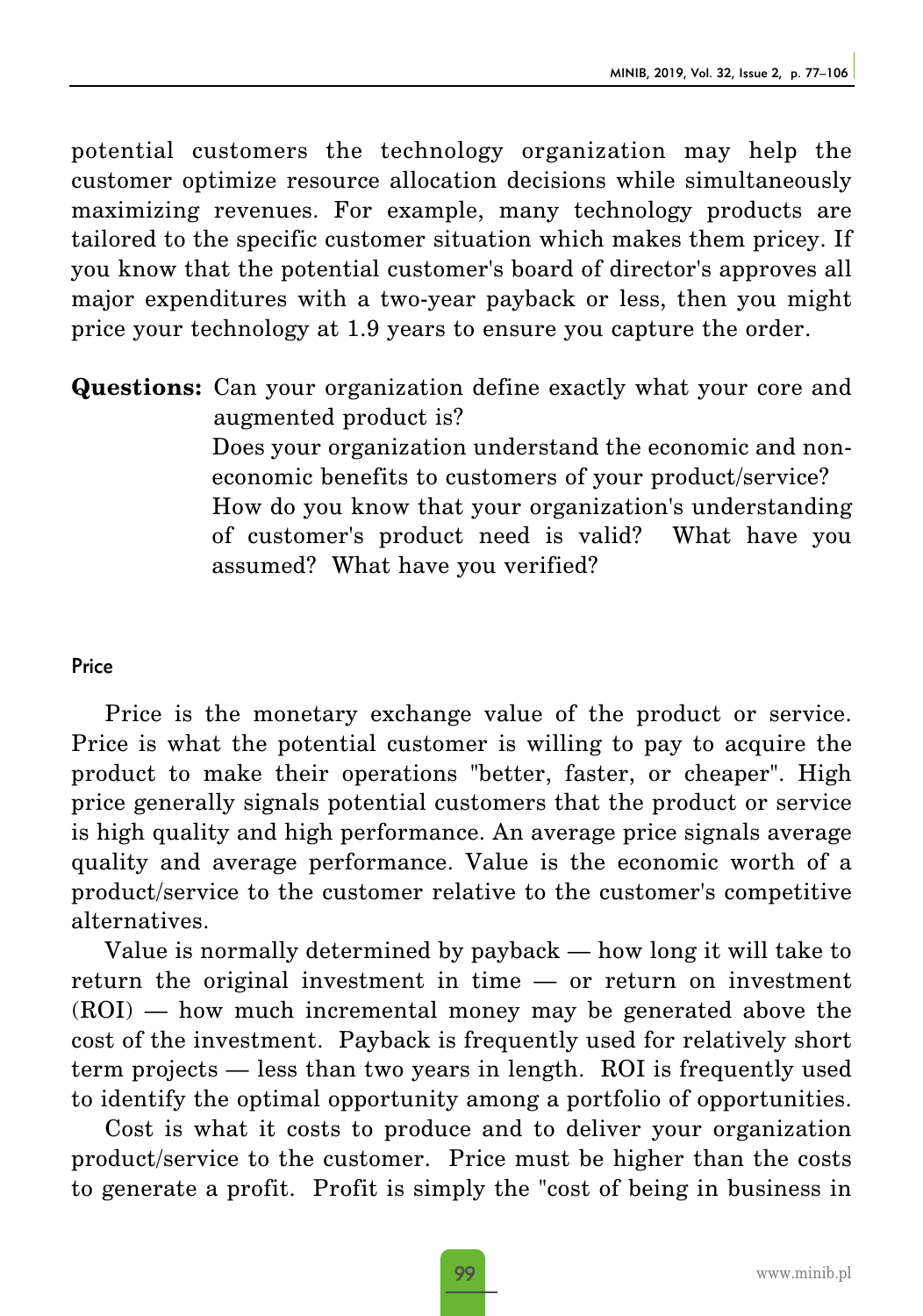the future". Without a profit or surplus, an organization will simply cease to exist.

For many technology-based products and services, the cost to produce and deliver the initial product offering is above the actual costs. As the organization produces and delivers more products / services, it become significantly more efficient — especially in the early stages of the product/service life cycle — that costs drop significant. Many technology based products/services reduce the cost of production and delivery by 20% to 30% as the accumulated production doubles. This phenomenon is frequently referred to as the experience curve and is associated with the Boston Consulting Group (Henderson, 1973 & Ghemawat 1985). The experience curve partially explains by new technology products become dramatically less expensive through time.

**Questions:** What the price of your organization's product/service? How was it determined? At your current price how many units will sell? How many units will you sell if your organization increases / decreases the price by 10%, 15%, or 20%? What are the costs of producing and delivering your organization's product / service at different sales volumes?

#### Promotion

Promotion is critical for the marketing success of research and scientific organizations. A potential customer cannot purchase a product or service that they do not know about. To effectively allocate marketing resources, the research and scientific organization should research the purchasing decision processes of the organizations' targeted customers. Without knowledge of the purchasing decision process, how can the research and scientific organization provide the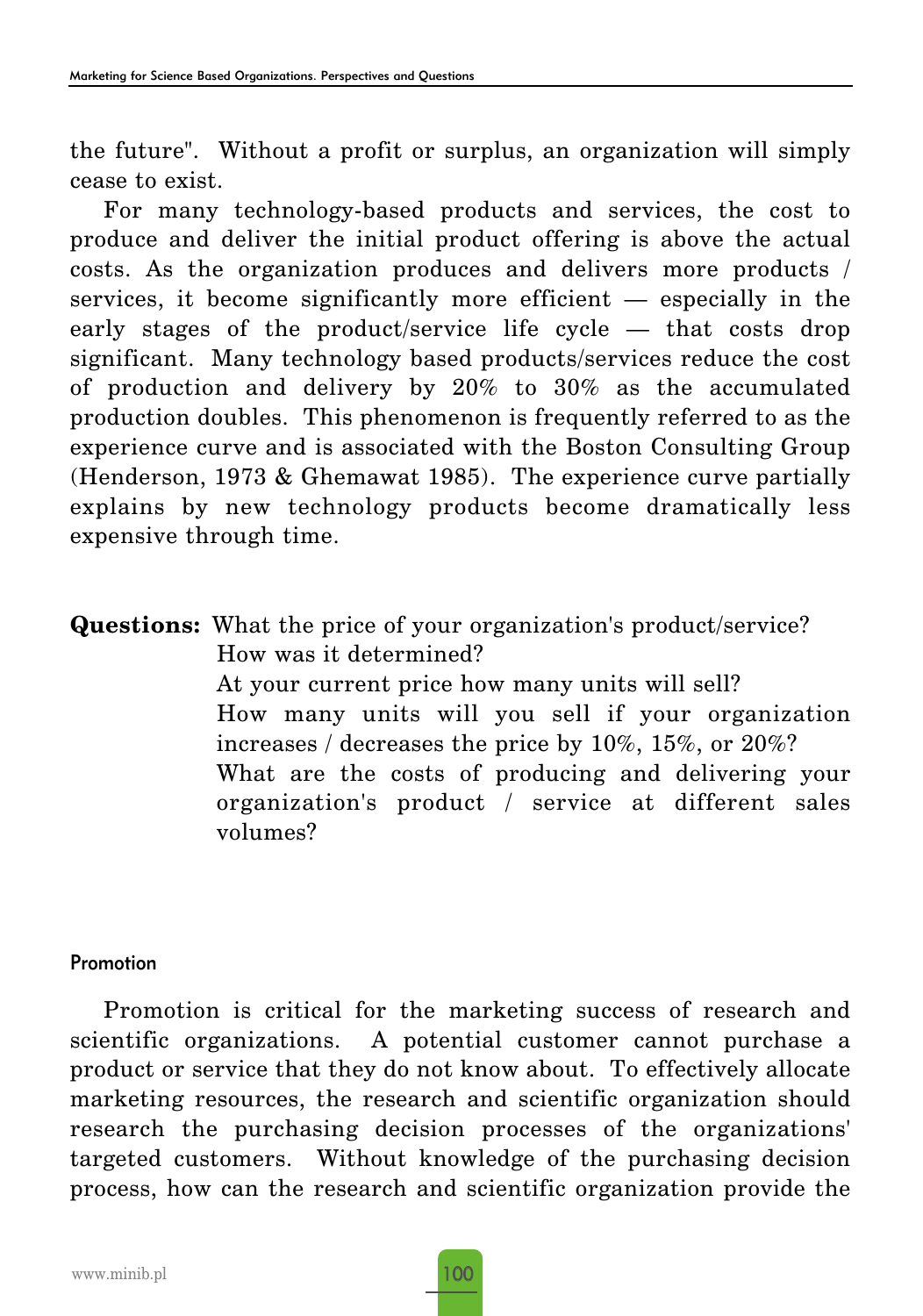necessary information to shepherd the purchase process to a successful conclusion?

Virtually all promotion communications via advertising, public relations, the internet, personal selling, trade shows, etc. should stress the benefits and related value of the organization's product or service to the customer. University and research organizations promote their competencies and services in academic journals and by sending the researchers to academic conferences and via personal contacts. Scientifically based products or services may be communicated their benefits to satisfy a customer via both traditional and social media.

Whatever media utilized, all marketing communications follow the AIDAS communication mnemonic — attention, interest, desire, action, and satisfaction — to guide the potential customer through the purchase process.

**Questions:** What is your organization's promotional strategy?

Does your organization have clearly defined and quantifiable communication objectives?

Does your organization's promotional strategy support its business strategy and positioning?

How is your organization measuring the effectiveness of its promotional strategy on its customers and noncustomers?

Is a trained and skilled marketing professional leading your organization's tactical marketing efforts?

#### Physical Distribution

Once the customer elects to purchase your organization's services or products, how does the organization transfer the "product" from where it is produced to where it is consumed? This is called physical distribution. In services, the physical distribution chain tends to be short such as a patient's consultation with medical specialist. The service is consumed as it is produced. Scientific products tend to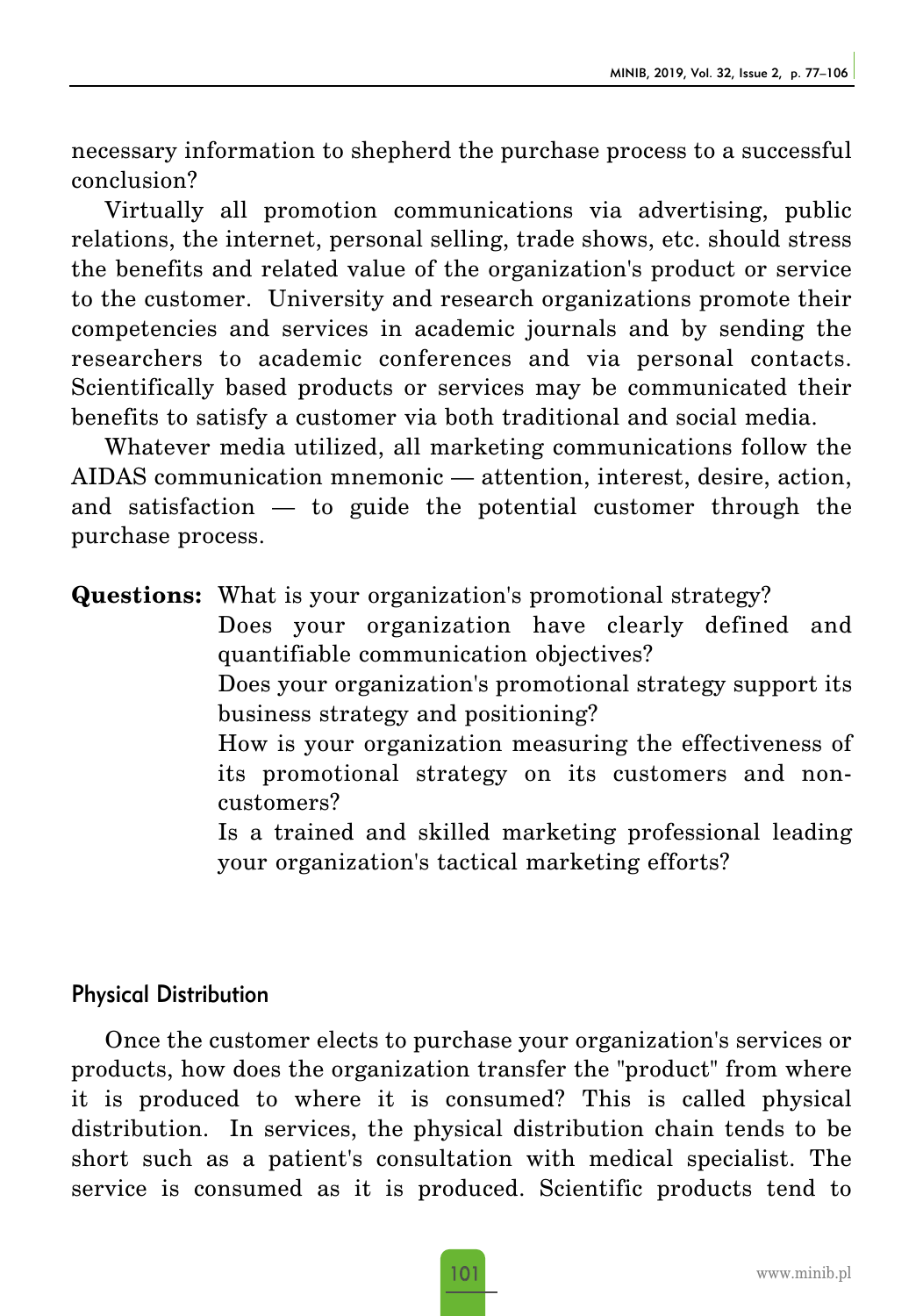towards a longer physical chain which is frequently global in scope. The art of managing optimizing the physical distribution chain is often referred to as supply chain management. Some organizations offer both services and products simultaneously such as Amazon which offers facilitation of technology (such as their cloud computing services, AWS) and physical products (such as items purchased through their retail website).

Significant issues for research and scientific organizations are:

- 1. The service or product due to its technical and complex nature may require significant training and educational resources during the startup phase and
- 2. The product may require frequent post sales service to optimize the customer's usage.

**Questions:** How will your organization deliver its service or product to the customer? Does your organization actively manage its distribution channels? What does your organization do to ensure customer satisfaction doing the initial acquisition phase? How does your organization handle post purchase service and related issues?

#### Personnel

Nothing happens until there is a sale. The most critical decision for marketing of research and scientific organizations are the individuals assigned to marketing and sales. There are two common pitfalls in selecting these individuals. The first is that organizations often fail to appreciate the intrinsic importance of the marketing and sales role; they do not budget for it, they do not resource it, as a result they sit on innovative technology, and fail to close sales. The second major pitfall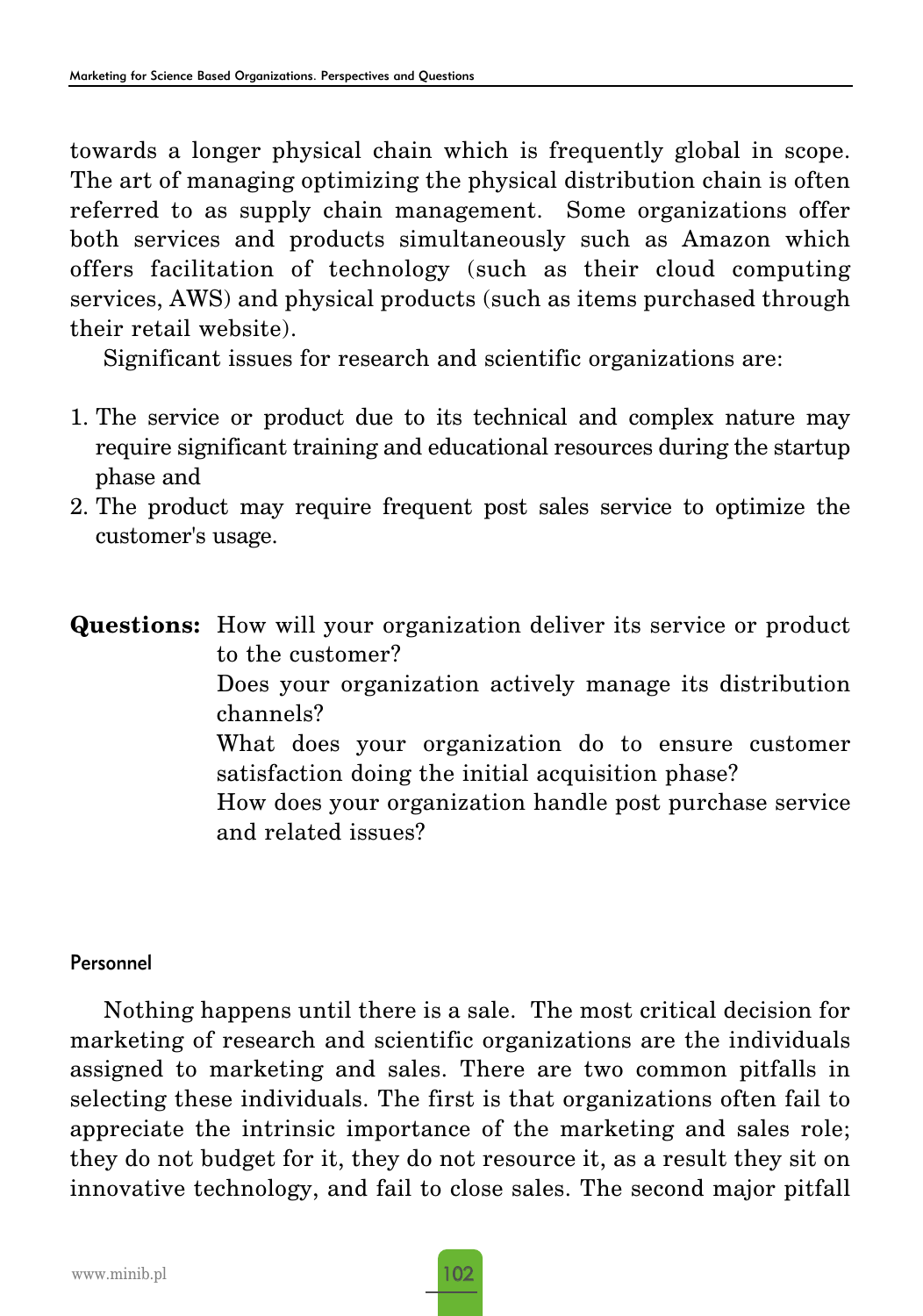is that the organization does appreciate the role of marketing, but it assigns their most knowledgeable technical person to the marketing task rather than their most effective communicator. The organization's logic is often that the most knowledgeable technical person can answer the potential customer's questions.

The marketing reality is that most potential customers do not care deeply about a "deep dive" into the service's or product's technicalities. They want some understanding of how it works but ultimately care more about the question about "what is in this for me (WIFM)?" — the product's benefits.

**Questions :** Who is responsible for the strategic and tactical marketing of your product? What is their skill set? How will their success be defined and in what time period? How will your product be sold and by whom? How will you compensate and reward your marketing and sales personnel to achieve optimum performance?

#### Summary and Discussion

The brief case study of NASA Apollo program underscores strongly that successful marketing for research and technology organizations begins with extreme clarity of what the organizations' mission are and who are its customers. The clarity of the mission acts as both the organization's "North Star" and "raison d'etre" providing both focus and direction.

Research and technology organizations are the wealth creators for societies, firms, and individuals in the 21st Century. The successful 21st Century technology organization must understand its societal role and the virtuous cycle of wealth creation so it aggressively pushes the research and scientific barriers while addressing customer needs.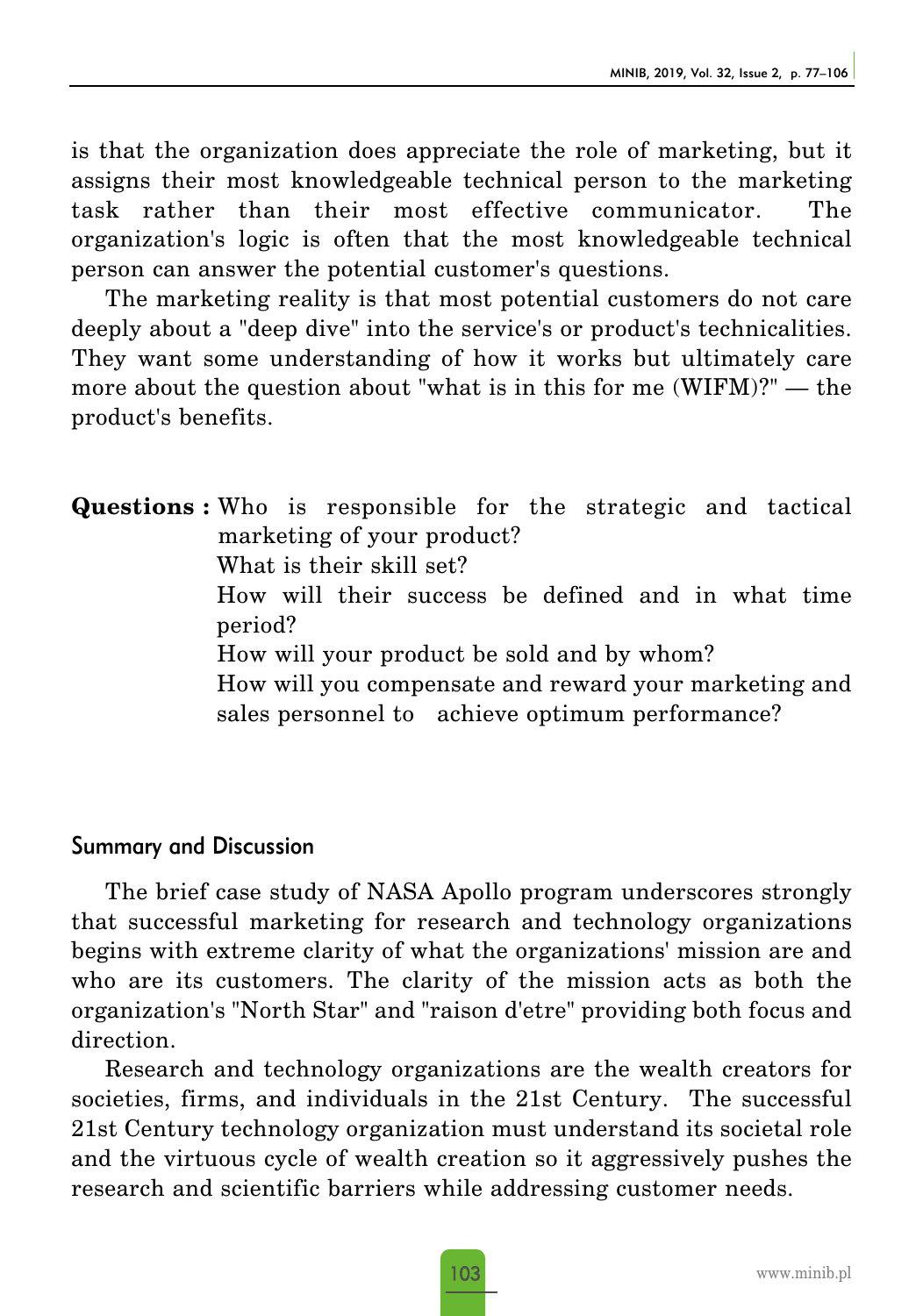Additionally, the senior leaders of research and technology organizations must be cognizant and manage the external cultural conflicts between potential customers and the technology organization as well as the internal cultural conflicts between the scientific and technology managers and the business and economic managers whose perspectives tend toward intrinsic differences.

All organizations have marketing and sales functions which may be implicit or explicit. Successful research and technology organization have an explicit marketing and sales functions staffed by marketing and sales professionals highly educated and experienced in their fields. A common mistake made by technology organizations is to elevate the best technologists into marketing/sales roles. This generally results in unfocused marketing/sales function and the loss of the organization's best technologists.

Marketing is necessary for a technology organization's survival. Strategic marketing may be segmented into identification of market need, customer segmentation, customer targeting, and product positioning. Tactical marketing (also known as Sales) may be segmented product, price, promotion, physical distribution, and most importantly personnel. It must emphasized that each of the sales elements must be perceived by the target customers as a tightly integrated whole. If one element is "out of line" such as asking a high price relative to the product value, no economic transaction will take place. If the organization fails to allocate enough promotional resources, then no economic transaction will take place since potential customers cannot buy what they do not know is available to address their needs.

This article barely scratches the surface of what a scientist or technology needs to know about marketing but will give them some context by outlining a conceptual framework for successful marketing and sales for science-based organizations. However, it barely touches the challenges of implementing actions based on understanding the marketing and sales processes.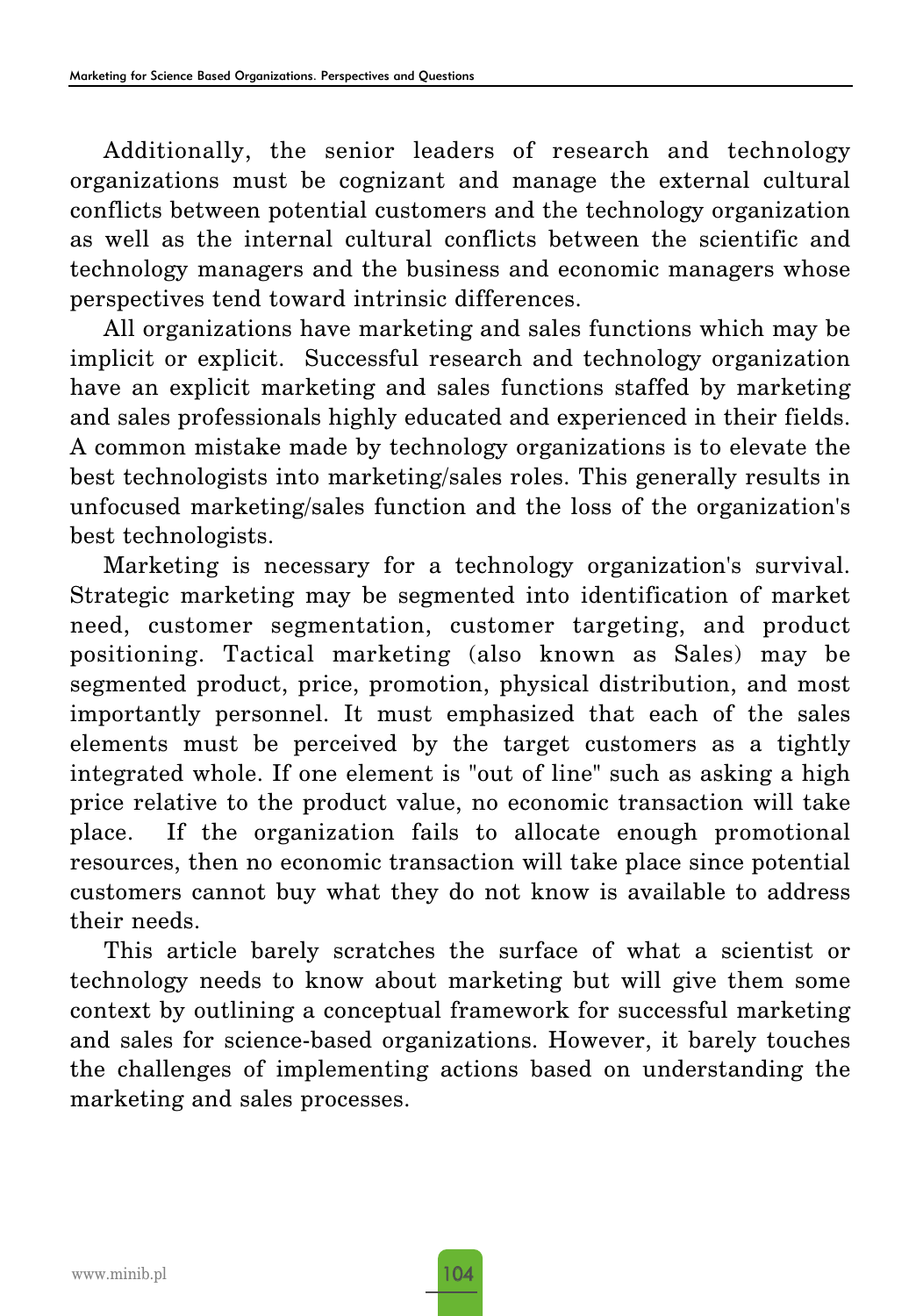#### Bibliography

- 1. A*merican Marketing Association* (2018). https://www.ama.org/AboutAMA/Pages/ Definition-of-Marketing.aspx
- 2. Data Market (December 5, 2018). DataMarket: https://datamarket.com/ data/set/1xdu/gdp-per-capita-constant-us-millions#!ds=1xdu!208h=1g&display=line
- 3. Drucker, P. (2008). *The Five Most Important Questions You Will Ever Ask about Your Organization*. San Francisco, California: Jossey-Bass
- 4. Drucker, P. (1973 & 1985). *Management: Revised Edition*. New York: HarperCollins.
- 5. Dubinskas, F. (1988). *Janus Organizations: Scientists & Managers*. Making Time: Ethno graphics of High Technology Organizations.
- 6. Folger, J. (August 29, 2012). The ROI of Space Exploration. *Investopedia*, https://www.investopedia.com/financial-edge/0812/the-roi-of-space-exploration.aspx
- 7. Fowler, W. (July 21, 2014). Anniversary Shows US that NASA and Space Exploration are Worth Their Costs. *UT News*, https://news.utexas.edu/2014/07/21/anniversaryshows-us-that-nasa-and-space-exploration-are-worth-their-costs
- 8. Ghemawat, P. (March 1985). Building Strategy on the Experience Curve. *Harvard Business Review*, https://hbr.org/1985/03/building-strategy-on-the-experience-curve
- 9. Henderson, B. (1973). *The Experience Curve Reviewed. Perspectives.* Boston: Boston Consulting Group, https://www.bcg.com/documents/file13904.pdf
- 10. Kroll, L.& Dolan, K. (March 6, 2018). Meet the Members of the Three-Comma Club The 2018 List. *Forbes Magazine*.
- 11. Levitt, T. (July August 1960). Marketing Myopia. *Harvard Business Review*, 38, 45–56.
- 12. Lovelock, C. & Wirtz, J. (2011). *Services Marketing: People, Technology, Strategy*, 7th ed. Upper Saddle River, New Jersey, Prentice Hall.
- 13. Romer, P. (October 1990). Endogenous Technological Change. *Journal of Political Economy* 98, no. 5, S71-S102.
- 14. Solow, R. (August 1957). Technical Change and the Aggregate Production Function. The Review of Economics and Statistics, *MIT Press*, Vol. 39, No. 3, pp. 312-320.
- 15. Stevens, G. & Burley, J. (1997). 3,000 raw ideas = 1 commercial success! Research-Technology Management, 40:3, 16-27, DOI: 10.1080/08956308.1997.11671126
- 16. Stirone, S. (November 4, 2015). The Real Cost of NASA Missions. Popular Science, https://www.popsci.com/real-cost-nasa-missions
- 17. Von Hippel, E. (July 1976). The Dominant Role of Users in the Scientific Instrument Innovation Process. *Research Policy* 5, no. 3, 212–239, doi:10.1016/0048- 7333(76)90028.7.
- 18. Wang, J. (October 8, 2018). Scholar becomes 91st person associated with UChicago to receive Nobel Prize. *UChicago News*: https://news.uchicago.edu/story/economist-paulromer-sb77-phd83-wins-share-nobel-prize
- 19. Wartzman, R. & Crosby, L. (December 3, 2018). Under the Hood of the Management Top 250. *Wall Street Journal*, p. R2 & R4-R6.
- 20. Zehner, W., Williams, C. & Pletcher, G. (August, 2016). Technology Creates 21st Century Wealth - Processes, Problems, and Prognosis. *Marketing of Scientific and Research Organizations Journal*, vol. 20, 2, 17–38, https://doi.org/10.14611/ minib.20.03.2016.08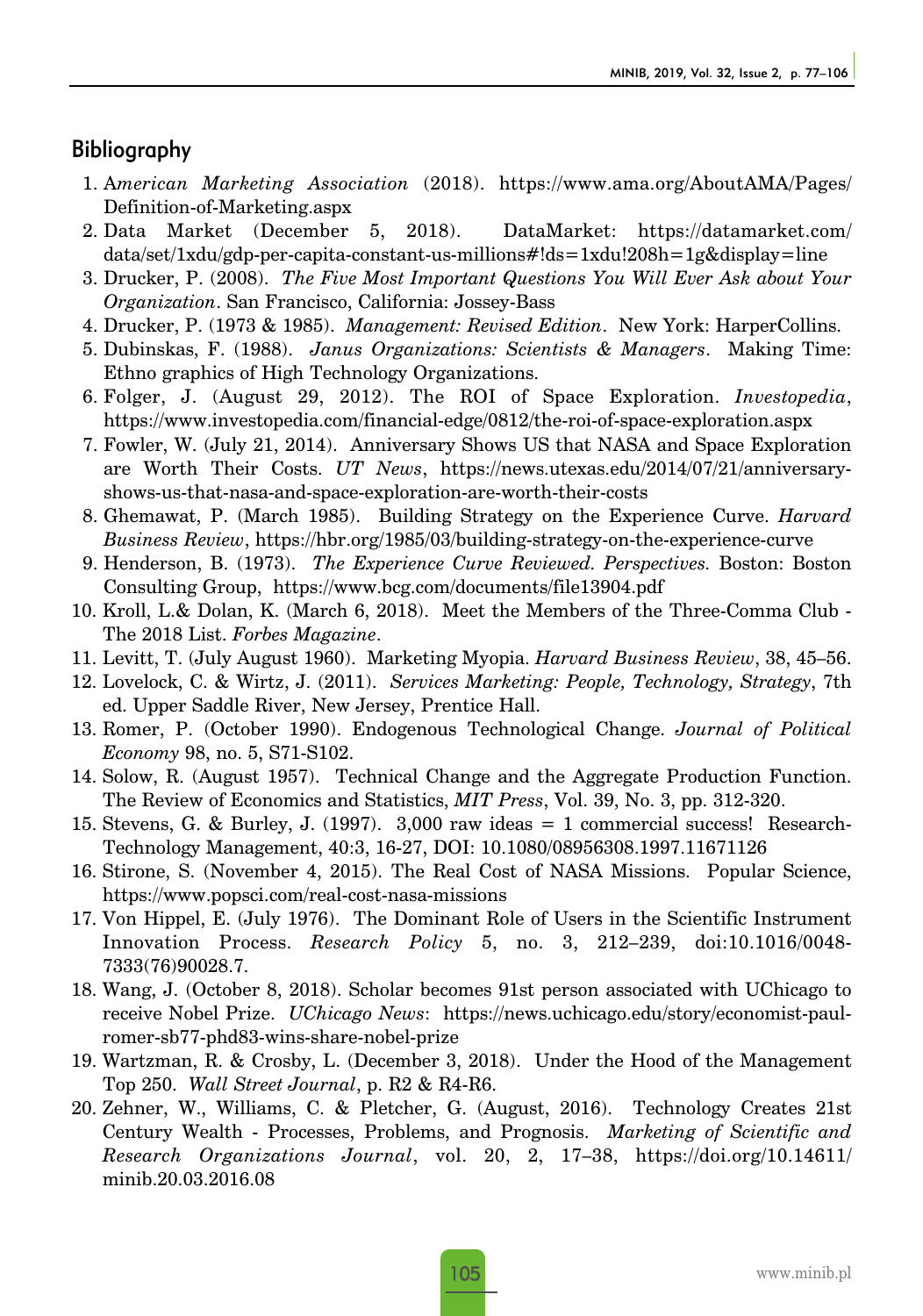21. Zehner, B. & Pletcher, G. (October 2017). Successful Technology Commercialization — Yes or No — Improving the Odds. The Quick Look Methodology and Process. *Marketing of Scientific and Research Organization*, vol. 25, 81—101, https: doi.org/10.14611/minib.25.09.2017.13

prof. William Bradley "Brad" Zehner II, IC2 Institute, University of Texas, Austin, Texas, United States of America — earned a PhD in executive management and leadership from the Peter F. Drucker School — Claremont Graduate University after 20+ years as a global business executive. He was formerly associate director of the IC2 Institute, a think and do tank focused on wealth creation, at the University of Texas at Austin as well as executive director of the MS in Science and Technology Commercialization Program — see https://www.mccombs.utexas.edu/MSTC at the University of Texas at Austin. Having recently retired after a 30+ year academic career, Brad Zehner is a Fellow at the IC2 Institute — The University of Texas at Austin.

Jacquelyn Anne Zehner, Facebook, Austin, Texas, United States of America — earned a BA in economics and computational neurosciences from the Claremont McKenna College. Jacquelyn Zehner studied at Tsinghua University in Beijing, China and did research at Harvard Medical School. Jacquelyn Zehner currently works for Facebook and frequently assesses job candidates and trains new Facebook employees throughout the world.